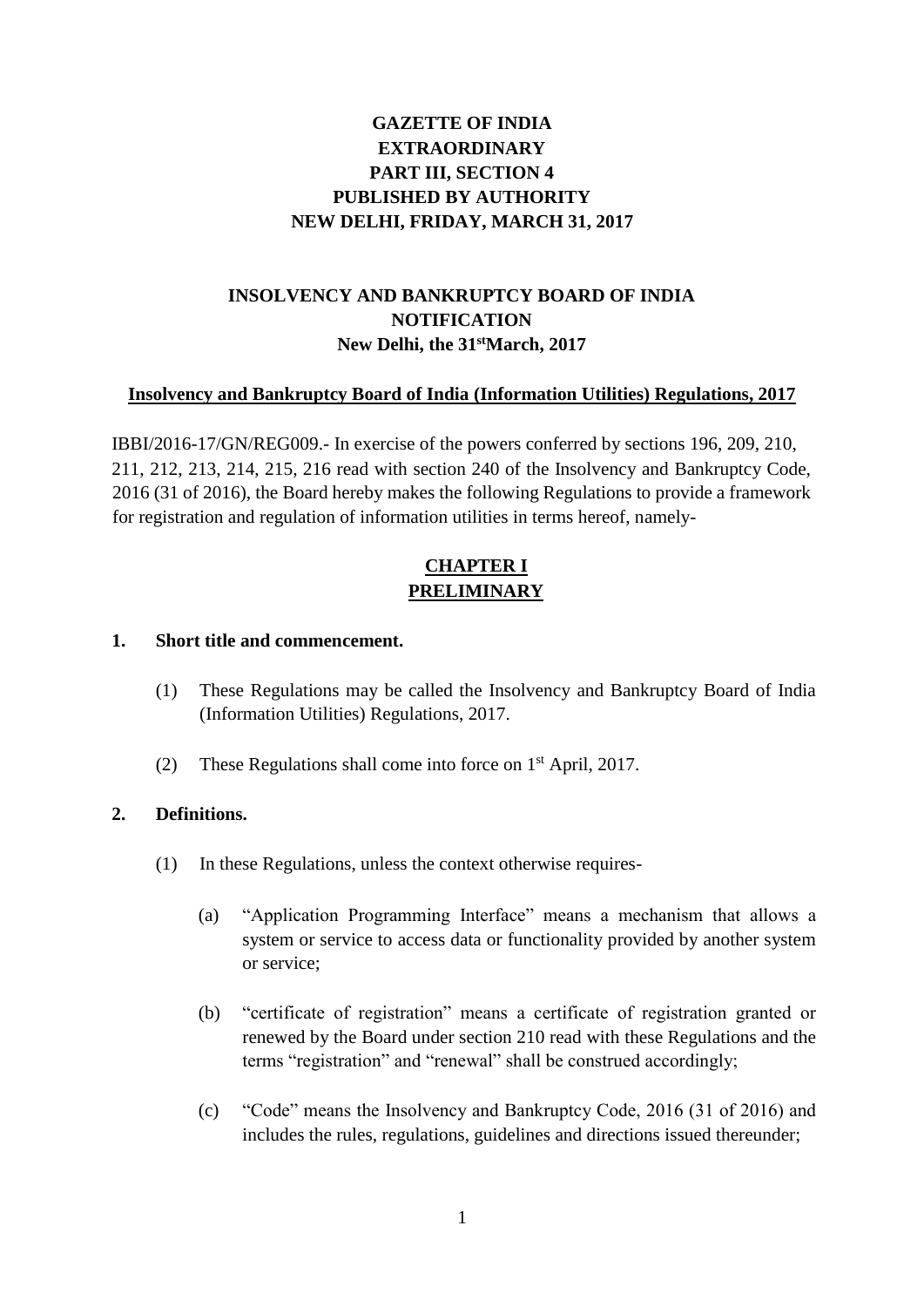- (d) "control" shall have the meaning assigned to it under section 2(27) of the Companies Act, 2013 (18 of 2013);
- (e) "Governing Board" means the Board of Directors, as defined under section 2(10) of the Companies Act, 2013 (18 of 2013), of the company registered as an information utility;
- (f) "host bank" means the financial institution hosting the repayment account;
- (g) "independent director" shall have the meaning assigned to it under section 149(6) of the Companies Act, 2013 (18 of 2013);
- (h) "information" means financial information as defined in section  $3(13)$ ;
- (i) "key managerial personnel" shall have the meaning assigned to it under section 2(51) of the Companies Act, 2013 (18 of 2013);
- (j) "net worth" shall have the meaning assigned to it under section 2(57) of the Companies Act, 2013 (18 of 2013);
- (k) "outsourcing" means contracting out services to a third party;
- (l) "public company" shall have the meaning assigned to it under section 2(71) of the Companies Act, 2013 (18 of 2013);
- (m) "repayment account" means the bank account to which a debtor is obliged to repay its debt, as recorded in an information utility;
- (n) "section" means a section of the Code;
- (o) "secure systems" shall have the meaning assigned to it in section  $2(1)(ze)$  of the Information Technology Act, 2000 (21 of 2000);
- (p) "Schedule" means schedule attached to these Regulations;
- (q) "submission of information" includes updating of information, as the context may require;
- (r) "Technical Standards" means the standards laid down by the Board through guidelines issued under Regulation 13, from time to time; and
- (s) "user" means a person who avails of the services of an information utility.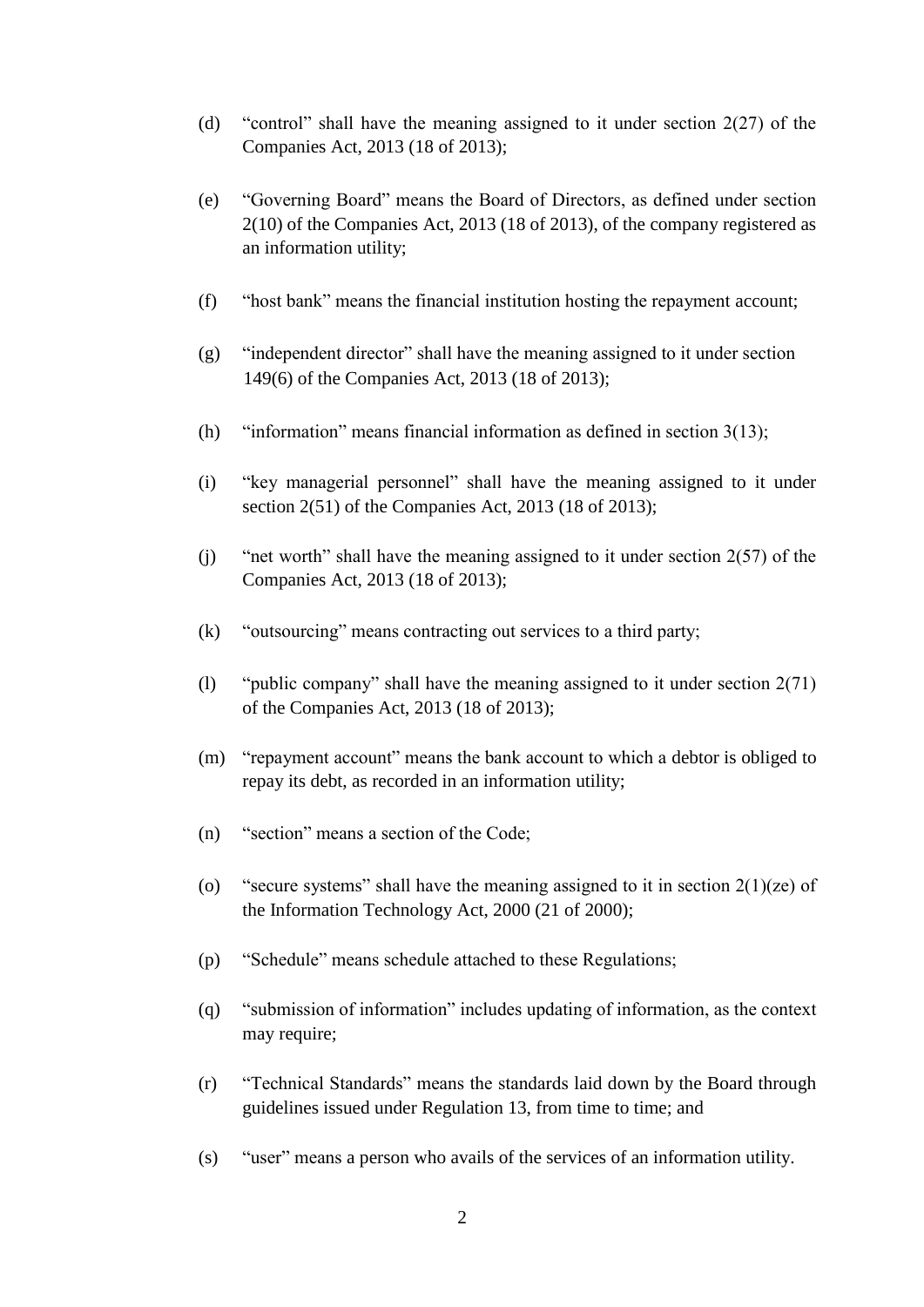(2) Unless the context otherwise requires, words and expressions used and not defined in these Regulations, shall have the meanings assigned to them in the Code.

# **CHAPTER II REGISTRATION**

#### **3. Eligibility for registration.**

No person shall be eligible to be registered as an information utility unless it is a public company and -

- (a) its sole object is to provide core services and other services under these Regulations, and discharge such functions as may be necessary for providing these services;
- (b) its shareholding and governance is in accordance with Chapter III;
- (c) its bye-laws are in accordance with Chapter IV;
- (d) it has a minimum net worth of fifty crore rupees;

 ${}^{1}$ [(e).....]

 $^{2}[(f)...]$ 

1

(g) the person itself, its promoters, its directors, its key managerial personnel, and persons holding more than 5%, directly or indirectly, of its paid-up equity share capital or its total voting power, are fit and proper persons:

*Explanation:* For determining whether a person is fit and proper under these Regulations, the Board may take account of relevant considerations, including-

- (i) integrity, reputation and character,
- (ii) absence of conviction by a court for an offence:

Provided that a person may be considered 'fit and proper' if he has been sentenced to imprisonment for a period of less than six months;

<sup>&</sup>lt;sup>1</sup> Clause (e) omitted by Insolvency and Bankruptcy Board of India (Information Utilities) (Amendment) Regulations, 2017, Regulation3 (w.e.f. 29-9-2017). Prior to its omission, it read as, "(e) it is not under the control of person(s) resident outside India;"

<sup>2</sup> Clause (f) omitted by Insolvency and Bankruptcy Board of India (Information Utilities) (Amendment) Regulations, 2017, Regulation3 (w.e.f. 29-9-2017). Prior to its omission, it read as, "(f) not more than 49% of its total voting power or its paid-up equity share capital is held, directly or indirectly, by persons resident outside India;"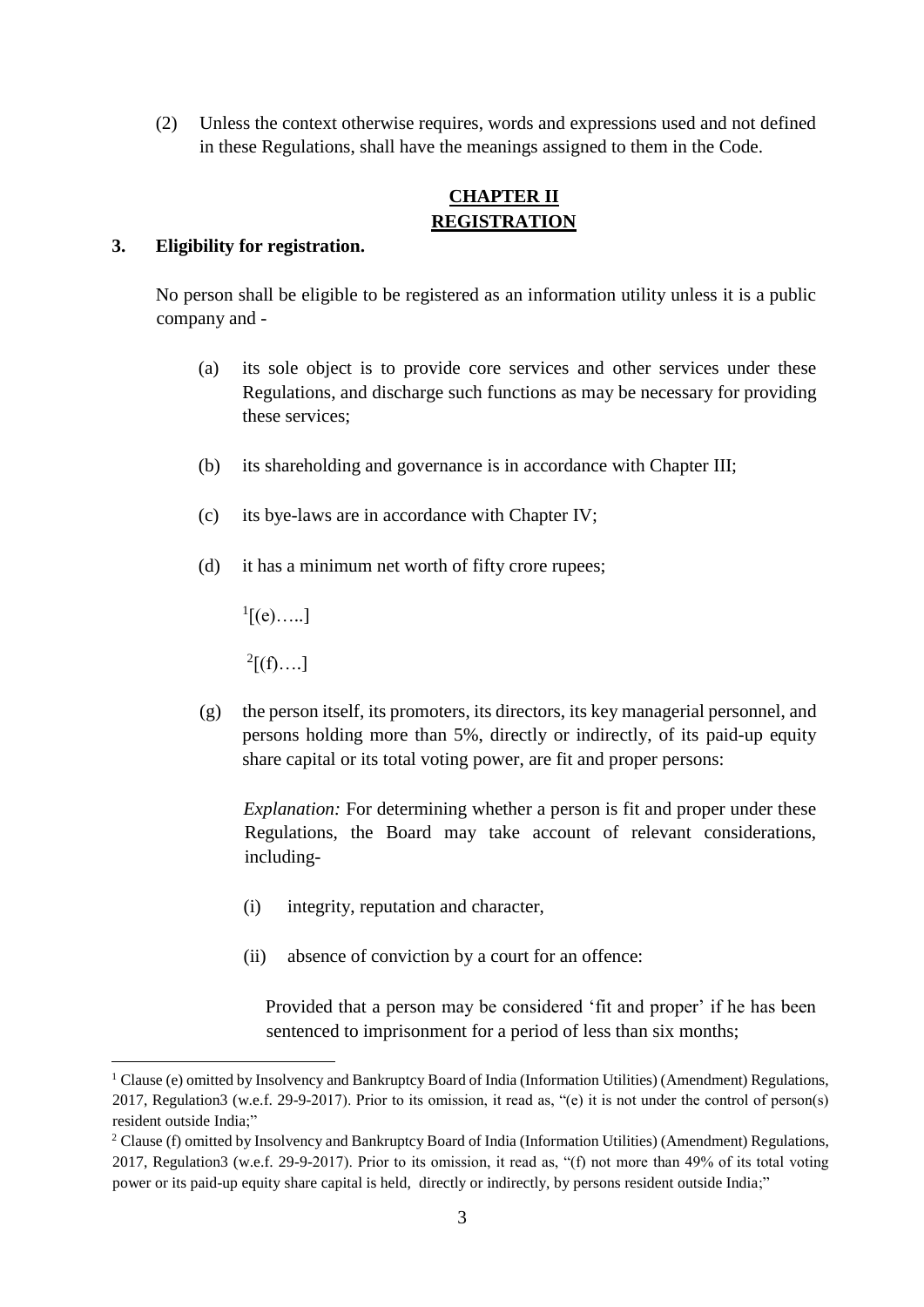Provided that a person shall not be considered 'fit and proper' if he has been sentenced to imprisonment for a period (a) of not less than six months, but less than seven years and a period of five years has not elapsed from the date of expiry of the sentence, or (b) of seven years or more.

- (iii) absence of restraint order, in force, issued by a financial sector regulator or the Adjudicating Authority, and
- (iv) financial solvency.

# **4. Application for registration or renewal thereof.**

- (1) A person eligible for registration as an information utility may make an application to the Board in Form A of the Schedule, along with a non-refundable application fee of five lakh rupees.
- (2) An information utility seeking renewal of registration shall, at least six months before the expiry of its registration, make an application for renewal in Form A of the Schedule, along with a non-refundable application fee of five lakh rupees.
- (3) The Board shall acknowledge an application made under this Regulation within seven days of its receipt.

# **5. Disposal of application.**

- (1) The Board shall examine the application, and give an opportunity to the applicant to remove the deficiencies, if any, in the application.
- (2) The Board may require the applicant to submit, within reasonable time, additional documents or clarification that it deems fit.
- (3) The Board may require the applicant to appear, within reasonable time, before the Board in person, or through its authorised representative for clarifications required for processing the application.
- (4) If the Board is satisfied, after such inspection or inquiry as it deems necessary, that the applicant-
	- (a) is eligible under Regulation 3;
	- (b) has the technical competence and financial capacity required to function as an information utility;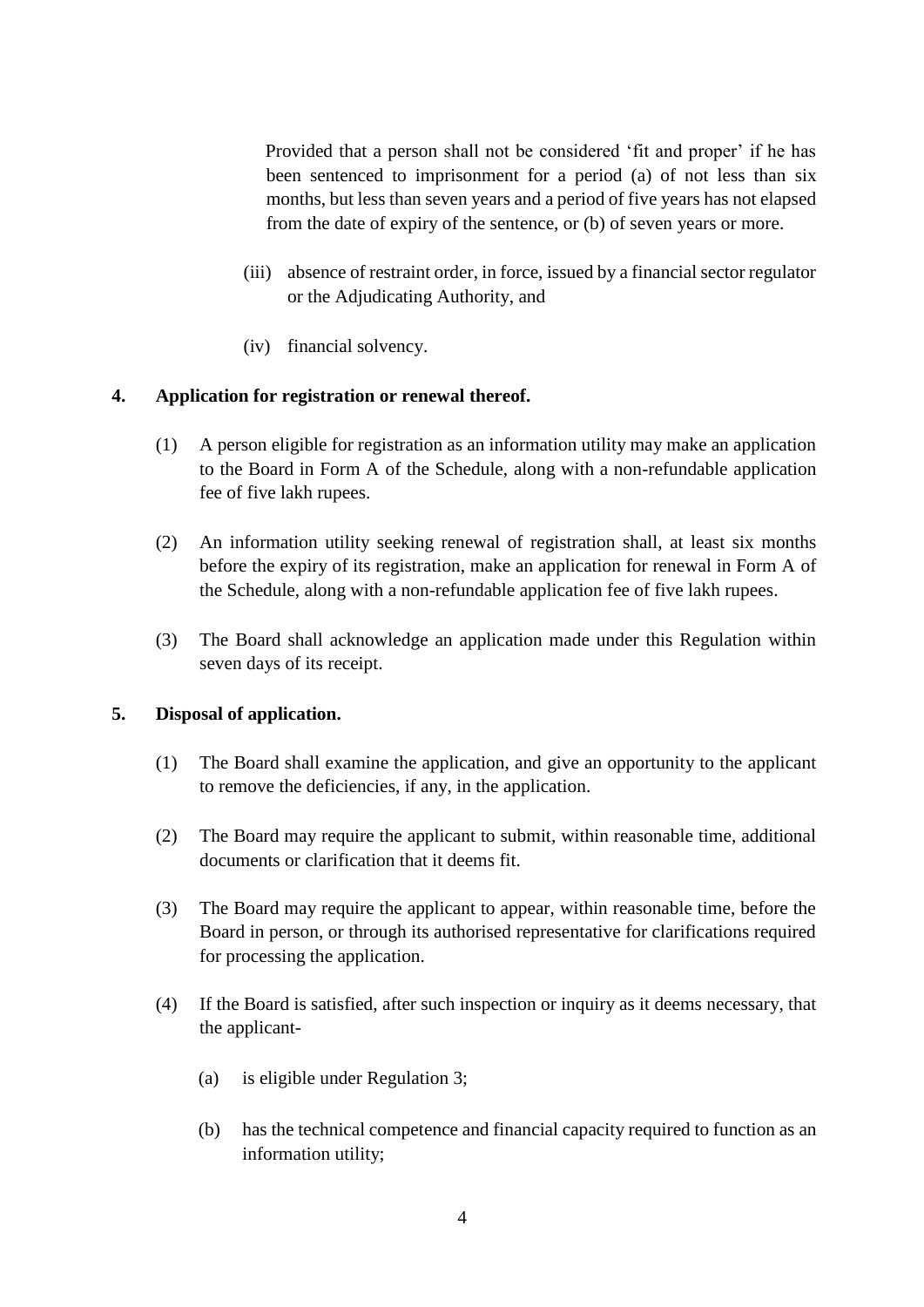- (c) has adequate infrastructure to provide services in accordance with the Code;
- (d) has in its employment, persons having adequate professional and other relevant experience, to provide services in accordance with the Code; and
- (e) has complied with the conditions of the certificate of registration, if he has submitted an application for renewal under Regulation 4(2)

it may grant or renew a certificate of registration to the applicant as an information utility in Form B of the Schedule, within sixty days of receipt of the application, excluding the time given by the Board for removing the deficiencies, or presenting additional documents or clarifications, or appearing in person, as the case may be.

- (5) If, after considering an application made under Regulation 4, the Board is of the *prima facie* opinion that the registration ought not to be granted or ought not to be renewed, or be granted or renewed with additional conditions, it shall communicate the reasons for forming such an opinion within forty-five days of receipt of the application, excluding the time given by the Board for removing the deficiencies, presenting additional documents or clarifications, or appearing in person, as the case may be.
- (6) The applicant shall submit an explanation as to why its application should be accepted within fifteen days of the receipt of the communication under subregulation (5), to enable the Board to form a final opinion.
- (7) After considering the explanation, if any, given by the applicant under subregulation (6), the Board shall communicate its decision to-
	- (a) accept the application, along with the certificate of registration; or

(b) reject the application by an order, giving reasons thereof within thirty days of receipt of explanation.

- (8) The order rejecting an application for renewal of registration shall require the information utility to-
	- (a) discharge any pending obligations;
	- (b) continue its functions till such time as may be directed, to enable its users to transfer information stored with it to another information utility; and
	- (c) comply with any other directions as considered appropriate.

#### **6. Conditions of registration.**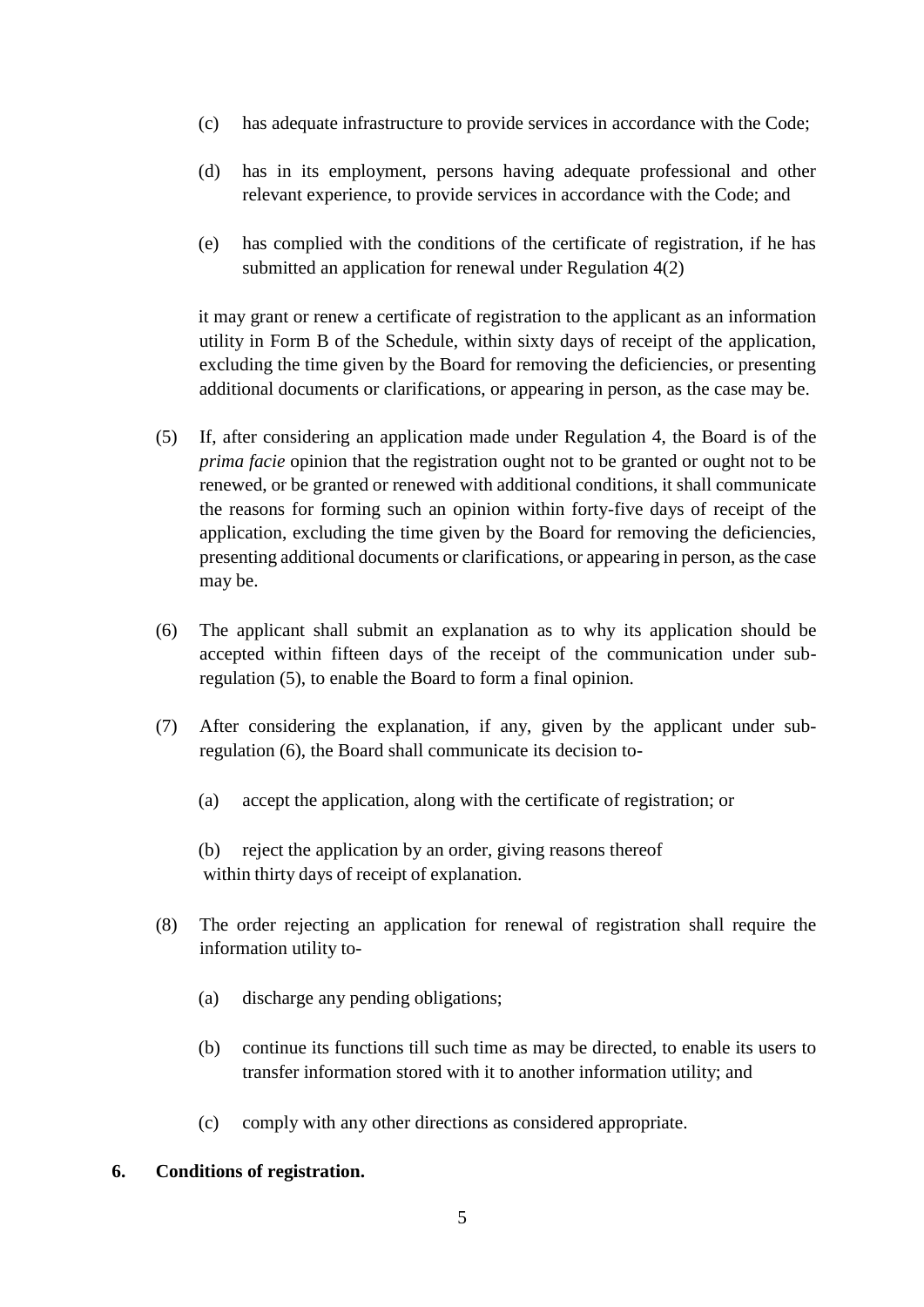- (1) The certificate of registration shall be valid for a period of five years from the date of issue.
- (2) The certificate of registration shall be subject to the conditions that the information utility shall–
	- (a) abide by the Code;
	- (b) abide by its bye-laws;
	- (c) at all times after the grant of the certificate continue to satisfy the requirements under Regulation 5(4);
	- (d) pay a fee of fifty lakh rupees to the Board, within fifteen days of receipt of intimation of registration or renewal from the Board, as applicable;
	- (e) pay an annual fee of fifty lakh rupees to the Board, within fifteen days from the end of every year from the date of grant or renewal of the certificate of registration, as applicable;
	- (f) seek prior approval of the Board for-
		- (i) the acquisition of shares or voting power by a person, which taken together with paid-up equity shares or voting power, if any, held by such person, entitles him to hold more than five per cent, directly or indirectly, of the paid-up equity share capital or total voting power;
		- (ii) a change of control;
		- (iii) a merger, amalgamation or restructuring;
		- (iv) sale, disposal, or acquisition of the whole, or substantially the whole, of its undertaking;
		- (v) voluntary liquidation, dissolution, or any similar action involving the discontinuation of its business.
	- (g) intimate the Board if a person holding more than five per cent, directly or indirectly, of its paid-up equity share capital or total voting power ceases to hold at least five per cent, directly or indirectly, of its paid-up equity share capital or total voting power, within fifteen days from such cessation;
	- (h) take adequate steps for redressal of grievances;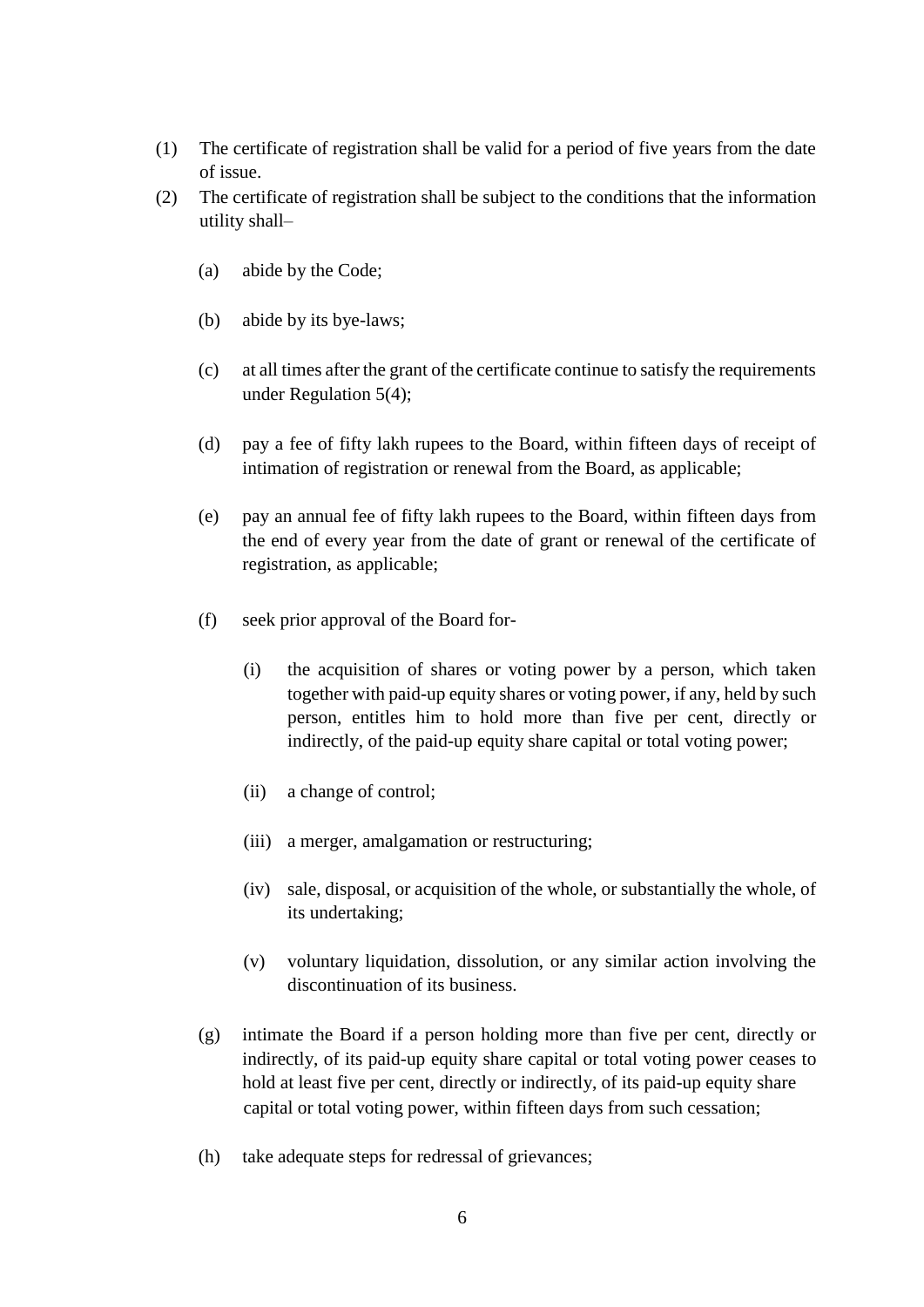- (i) take over information stored with other information utilities on the directions of and in the manner directed by the Board, and provide core services to their users; and
- (j) abide by such other conditions as may be stipulated by the Board.

# **7. In-principle approval.**

- (1) Any person who seeks to establish an information utility may make an application for an in-principle approval, demonstrating that the conditions in sub-regulation (2) are satisfied, along with a non-refundable application fee of five lakh rupees.
- (2) If the Board is satisfied, after such inspection or inquiry as it deems necessary, that-
	- (a) the applicant is a fit and proper person; and
	- (b) the proposed or existing company which may receive registration would be able to meet the eligibility criteria under Regulation 3,

it may grant in-principle approval which shall be valid for a period not exceeding one year and be subject to such conditions as it deems fit.

(3) During the validity of in-principle approval, the company referred to in subregulation 2(b) may make an application for a certificate of registration as an information utility to the Board in accordance with Regulation 4, but shall not be required to pay the application fee for registration.

# **CHAPTER III SHAREHOLDING AND GOVERNANCE**

# **8. Shareholding.**

(1) No person shall at any time, directly or indirectly, either by itself or together with persons acting in concert, acquire or hold more than ten per cent of the paid-up equity share capital or total voting power of an information utility:

*Provided* that the following persons may, directly or indirectly, either by themselves or together in concert, acquire or hold up to twenty-five percent of the paid-up equity share capital or total voting power of an information utility :-

- (a) government company;
- (b) stock exchange;
- (c) depository;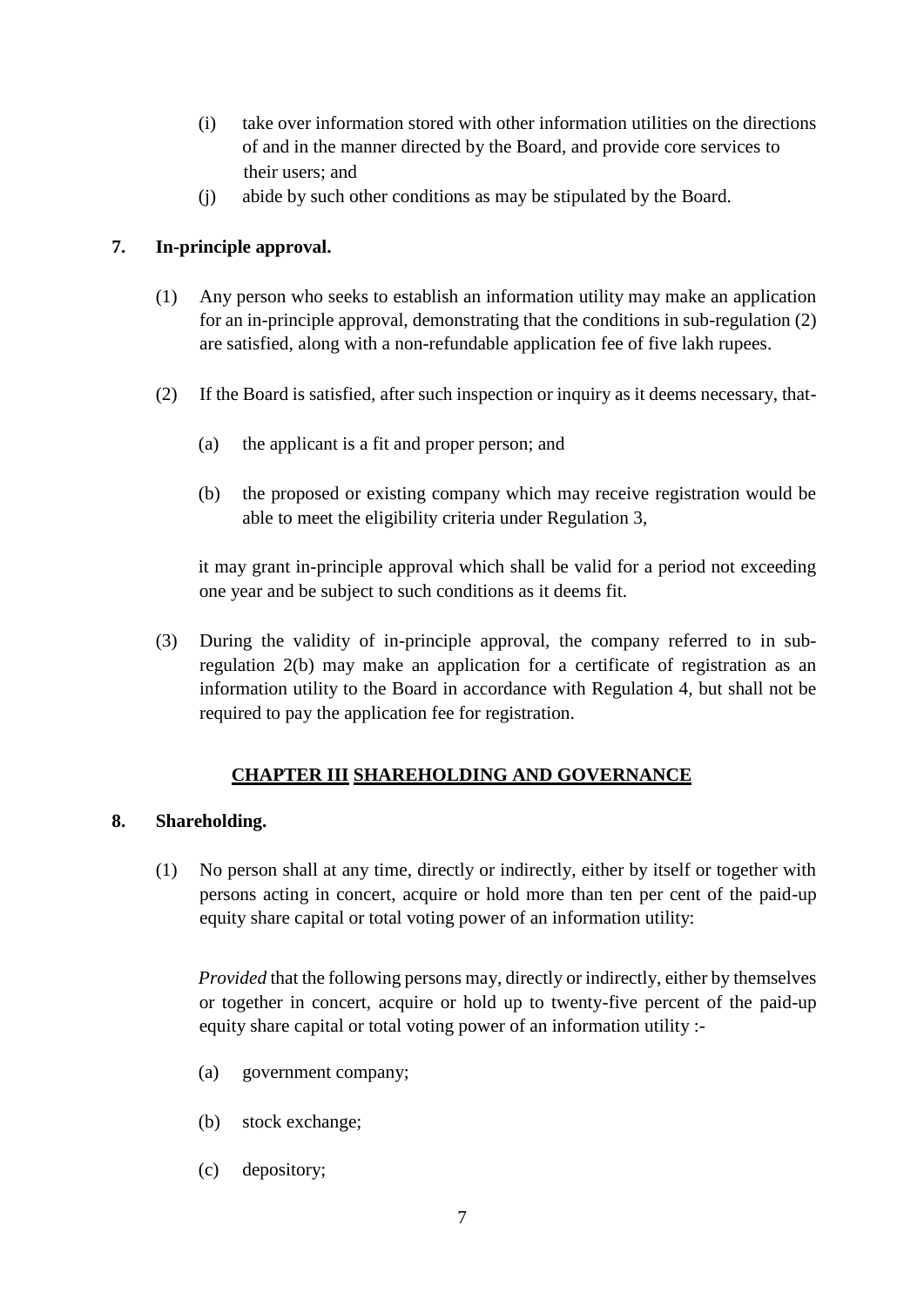- (d) bank;
- (e) insurance company; and
- (f) public financial institution.
- $(2)$ <sup>3</sup>["Notwithstanding anything to the contrary contained in sub-regulation (1) –
	- (a) a person may, directly or indirectly, either by itself or together with persons acting in concert, hold up to fifty-one percent of the paid-up equity share capital or total voting power of an information utility up to three years from the date of its registration; or
	- (b) an Indian company, (i) which is listed on a recognised Stock Exchange in India, or (ii) where no individual, directly or indirectly, either by himself or together with persons acting in concert, holds more than ten percent of the paid-up equity share capital, may hold up to hundred percent of the paid-up equity share capital or total voting power of an information utility up to three years from the date of its registration.

Provided that the information utility is registered before 30th September, 2018."]

(3) The provisions of this Regulation shall not apply to the holding of shares or voting power by the Central Government or a State Government.

#### **9. Composition of the Governing Board.**

<u>.</u>

(1) More than half of the directors of an information utility shall be independent directors at the time of their appointment, and at all times during their tenure as directors:

*Provided* that no meeting of the Governing Board shall be held without the presence of at least one independent director.

<sup>3</sup> Substituted by the Insolvency and Bankruptcy Board of India (Information Utilities) (Amendment) Regulations, 2017, Regulation 4 (w.e.f. 29-9-2017). Prior to this substitution, Regulation 8(2) read as under: -

<sup>&</sup>quot;8(2). Notwithstanding anything to the contrary contained in sub-regulation (1), a person resident in India may, directly or indirectly, either by itself or together with persons acting in concert, hold up to fifty-one percent of the paid-up equity share capital or total voting power of an information utility till the expiry of three years from the date of its registration, or such period as may be extended by the Board"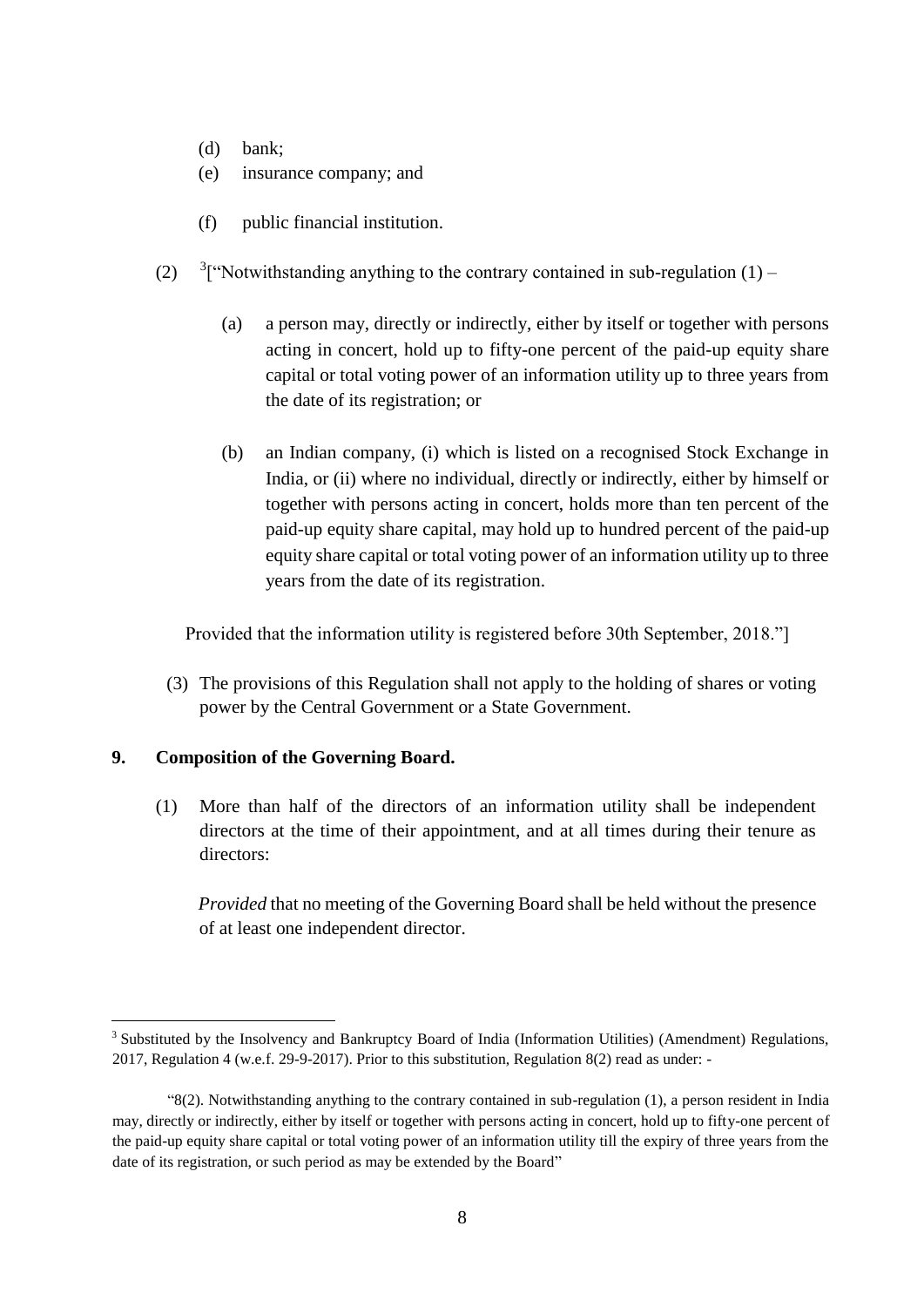${}^{4}$ ["(1A) More than half of the directors of an information utility shall be Indian nationals and resident in India"]

(2) The directors shall elect an independent director as the Chairperson of the Governing Board:

*Explanation-* For the purposes of this Regulation, any fraction contained in 'more than half' shall be rounded off to the next higher number.

# **10. Regulatory Committee.**

- (1) An information utility may constitute a Regulatory Committee from amongst the independent directors.
- (2) The Regulatory Committee, if constituted, shall oversee the information utility's compliance with the Code.
- (3) The compliance officer shall report to the Regulatory Committee, wherever constituted.

# **11. Compliance officer.**

- (1) An information utility shall designate or appoint a compliance officer who shall be responsible for ensuring compliance with the provisions of the Code applicable to the information utility, in letter and spirit.
- (2) The compliance officer shall, immediately and independently, report to the Board any non-compliance of any provision of the Code observed by him.
- (3) The compliance officer shall submit a compliance certificate to the Board annually, verifying that the information utility has complied with the requirements of the Code, and has redressed customer grievances.
- (4) The Governing Board shall appoint or remove a compliance officer only by means of a resolution passed at its meeting.

# **12. Grievance Redressal Policy.**

<u>.</u>

(1) An information utility shall have a Grievance Redressal Policy to deal with any grievance from -

<sup>4</sup> Inserted by the Insolvency and Bankruptcy Board of India (Information Utilities) (Amendment) Regulations, 2017, Regulation 5 (w.e.f. 29-9-2017).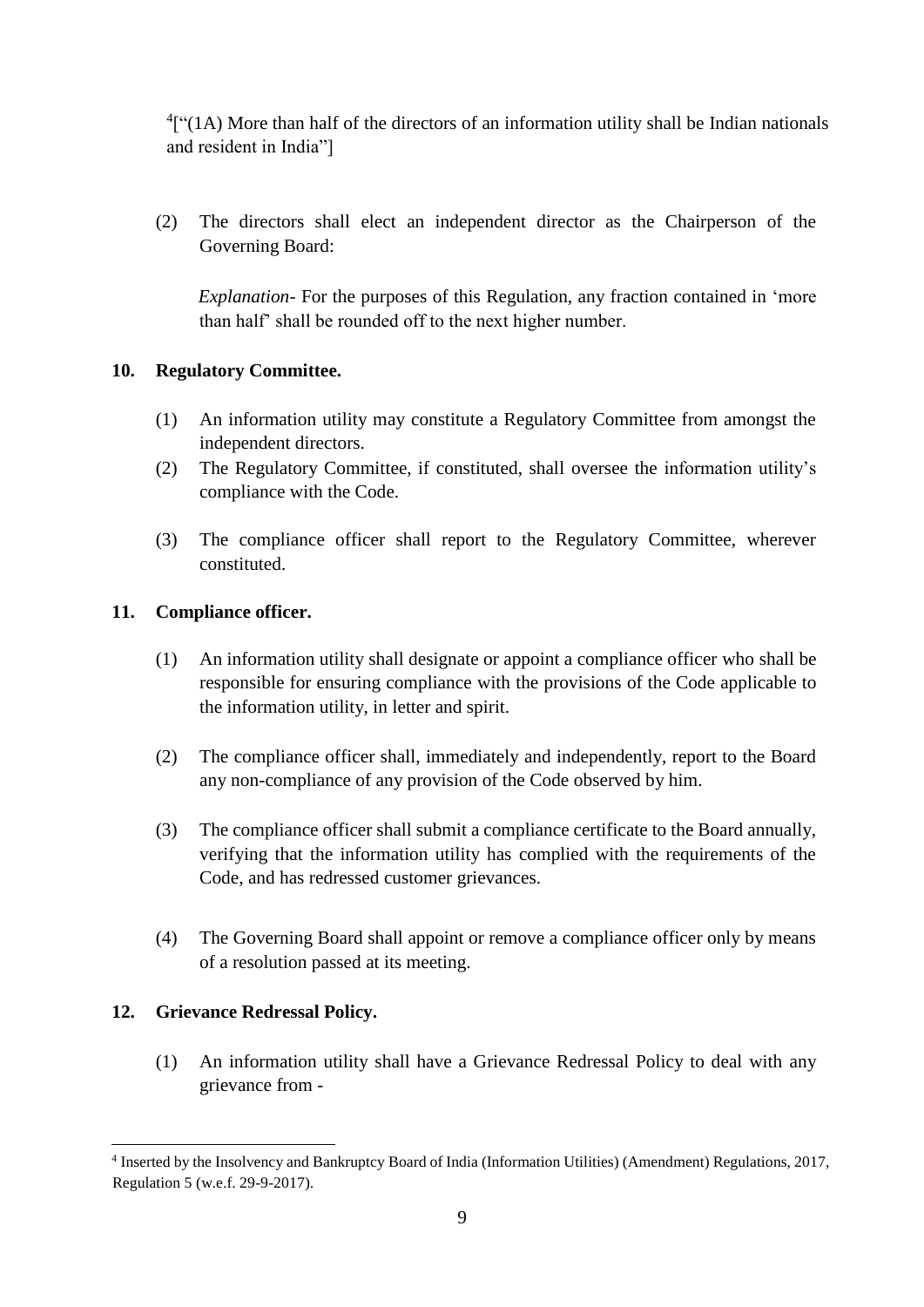- (a) any user; or
- (b) any other person or class of persons as may be provided by the Governing Board

in respect of its services.

- (2) The Grievance Redressal Policy shall provide for-
	- (a) the constitution of a Grievance Redressal Committee;
	- (b) the functions of the Grievance Redressal Committee;
	- (c) the format and manner for filing grievances;
	- (d) maximum time and format for acknowledging receipt of a grievance;
	- (e) maximum time for the disposal of the grievance by way of dismissal, resolution or the initiation of mediation;
	- (f) details of the mediation mechanism;
	- (g) provision of a report of the grievance and mediation proceedings to the parties to the grievance upon dismissal or resolution of the grievance;
	- (h) action to be taken in case of malicious or false complaints;
	- (i) maintenance of a register of grievances received and resolutions arrived at;
	- (j) disclosure of receipt and disposal of grievances to the public in the form and manner directed by the Board;
	- (k) periodic reporting of the receipt and disposal of grievances to the Governing Board; and
	- (l) periodic review of the Grievance Redressal Mechanism by the Governing Board.

#### **CHAPTER IV TECHNICAL STANDARDS AND BYE-LAWS**

**13. Technical Standards.**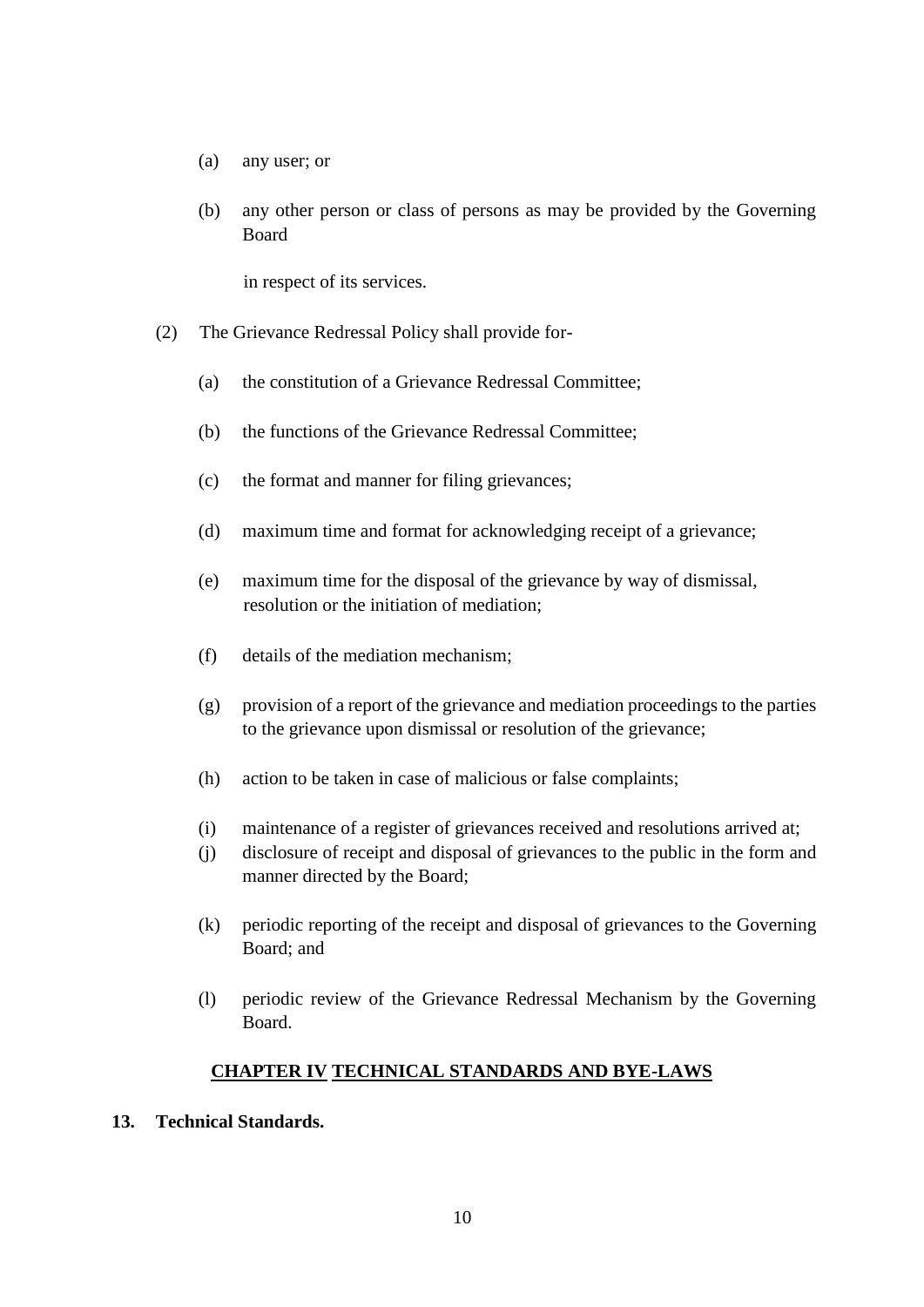- (1) The Board may lay down Technical Standards, through guidelines, for the performance of core services and other services under these Regulations.
- (2) Without prejudice to the generality of sub-regulation (1), the Board may lay down Technical Standards for all or any of the following matters, namely :-
	- (a) the Application Programming Interface;
	- (b) standard terms of service;
	- (c) registration of users;
	- (d) unique identifier for each record and each user;
	- (e) submission of information;
	- (f) identification and verification of persons;
	- (g) authentication of information;
	- (h) verification of information;
	- (i) data integrity;
	- (j) consent framework for providing access to information to third parties;
	- (k) security of the system;
	- (l) security of information;
	- (m) risk management framework;
	- (n) porting of information;
	- (o) exchange or transfer of information between information utilities;
	- (p) inter-operability among information utilities;
	- (q) preservation of information; and
	- (r) purging of information.

#### **14. Technical Committee.**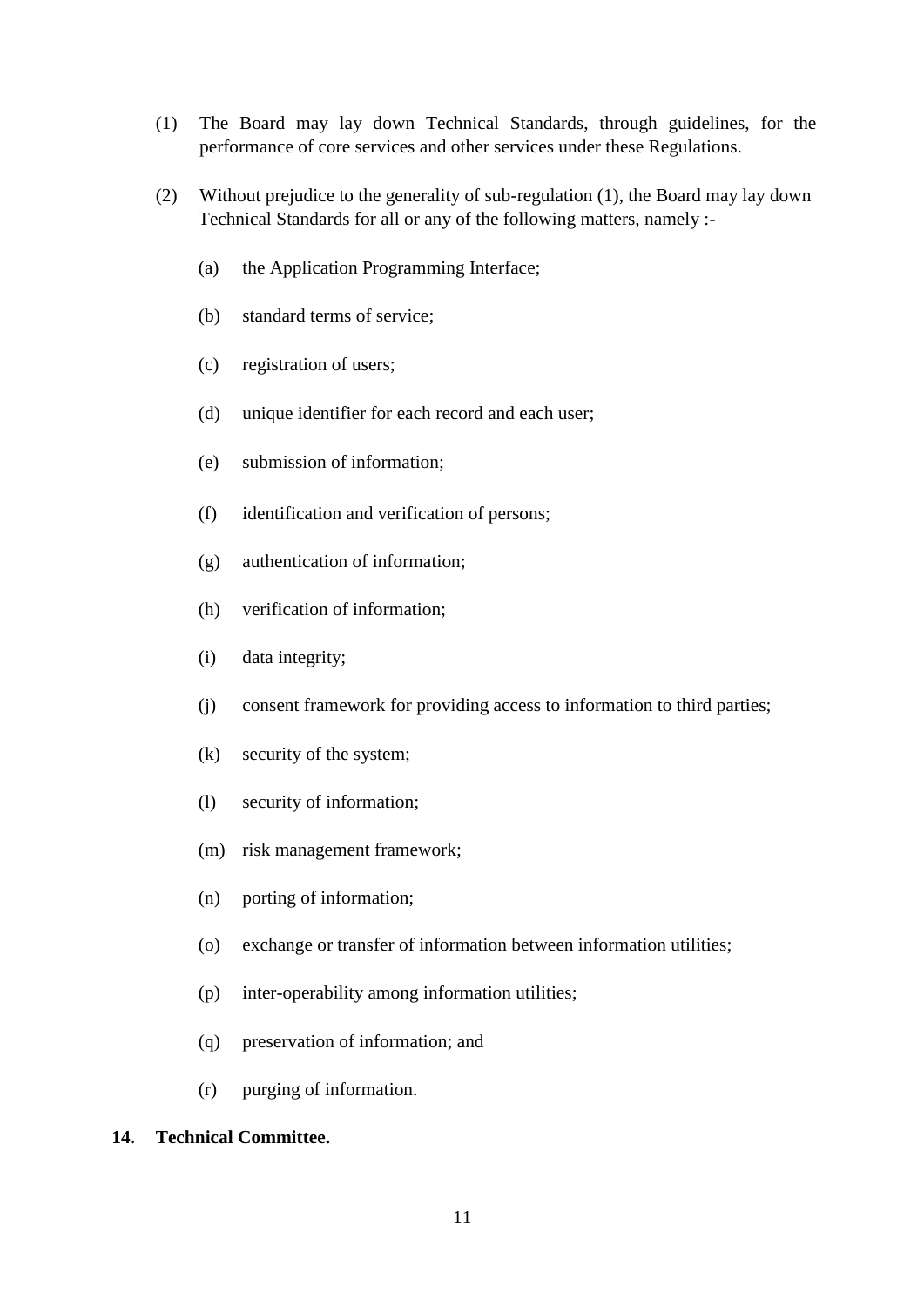- (1) The Board shall lay down the Technical Standards based on the recommendations of a Technical Committee constituted by it.
- (2) The Technical Committee shall comprise of at least three members who have special knowledge and experience in the field of law, finance, economics, information technology or data management.
- (3) The Board may invite the Chief Executive Officers or managing directors of information utilities to attend the meetings of the Technical Committee.

## **15. Bye-laws of information utilities.**

- (1) An information utility, for the conduct of its operations, shall have bye-laws consistent with the Code.
- (2) The bye-laws shall be consistent with, and provide for all matters contained in the Technical Standards, if any.
- (3) Without prejudice to the generality of sub-regulation (1), the bye-laws shall provide for-
	- (a) the manner and process of providing core services and other services under these Regulations;
	- (b) risk management;
	- (c) rights of users; and
	- (d) grievance redressal.
- (4) The bye-laws of the information utility, as amended from time to time, shall be published on its website.

#### **16. Amendment to bye-laws.**

- (1) The Governing Board may amend the bye-laws of the information utility by a resolution passed by votes in favour being not less than three times the number of the votes, if any, cast against the resolution, by the directors.
- (2) A resolution passed in accordance with sub-regulation (1) shall be filed with the Board within seven days from the date of its passing, for its approval.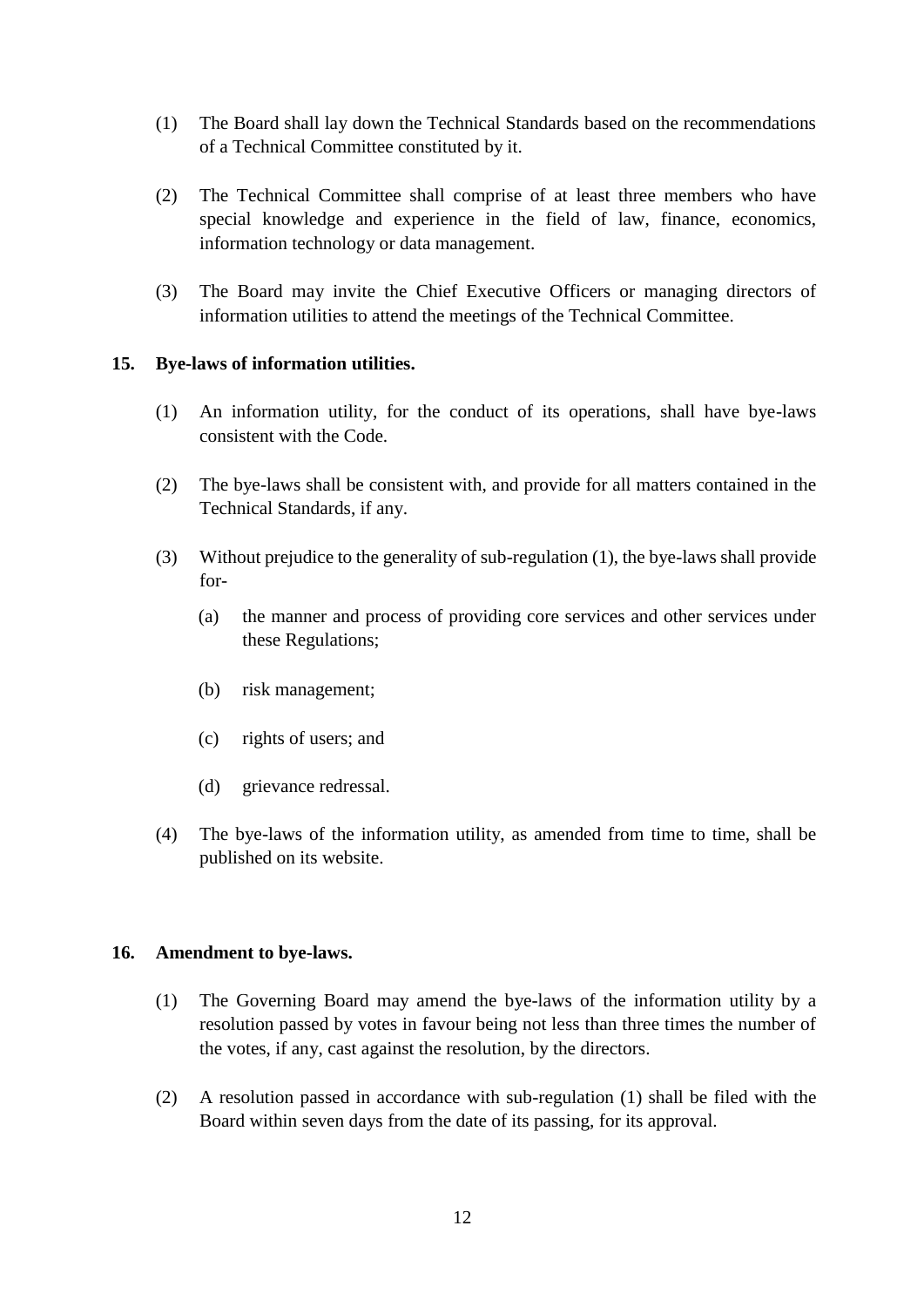- (3) The amendments to the bye-laws shall come into effect on the seventh day of the receipt of the approval under sub-regulation (2), unless otherwise directed by the Board.
- (4) The information utility shall file a printed copy of the amended bye-laws with the Board within fifteen days from the date when such amendment is made effective.
- (5) Notwithstanding anything to the contrary contained in this Regulation, the Board may direct an information utility to amend any provision in its bye-laws.

# **CHAPTER V CORE SERVICES**

## **17. Provision of services.**

- (1) An information utility shall provide-
	- (a) core services;
	- (b) other services under these Regulations; in accordance with the Code.
- (2) An information utility may provide services incidental to the services under subregulation (1), with the permission of the Board.
- (3) An information utility shall comply with the applicable Technical Standards, while providing services.

#### **18. Registration of users.**

- (1) A person shall register itself with an information utility for-
	- (a) submitting information to; or
	- (b) accessing information stored with

any of the information utilities.

- (2) The information utility shall verify the identity of the person under sub-regulation (1) and grant registration.
- (3) Upon registration of a person under sub-regulation (2), the information utility shall intimate it of its unique identifier.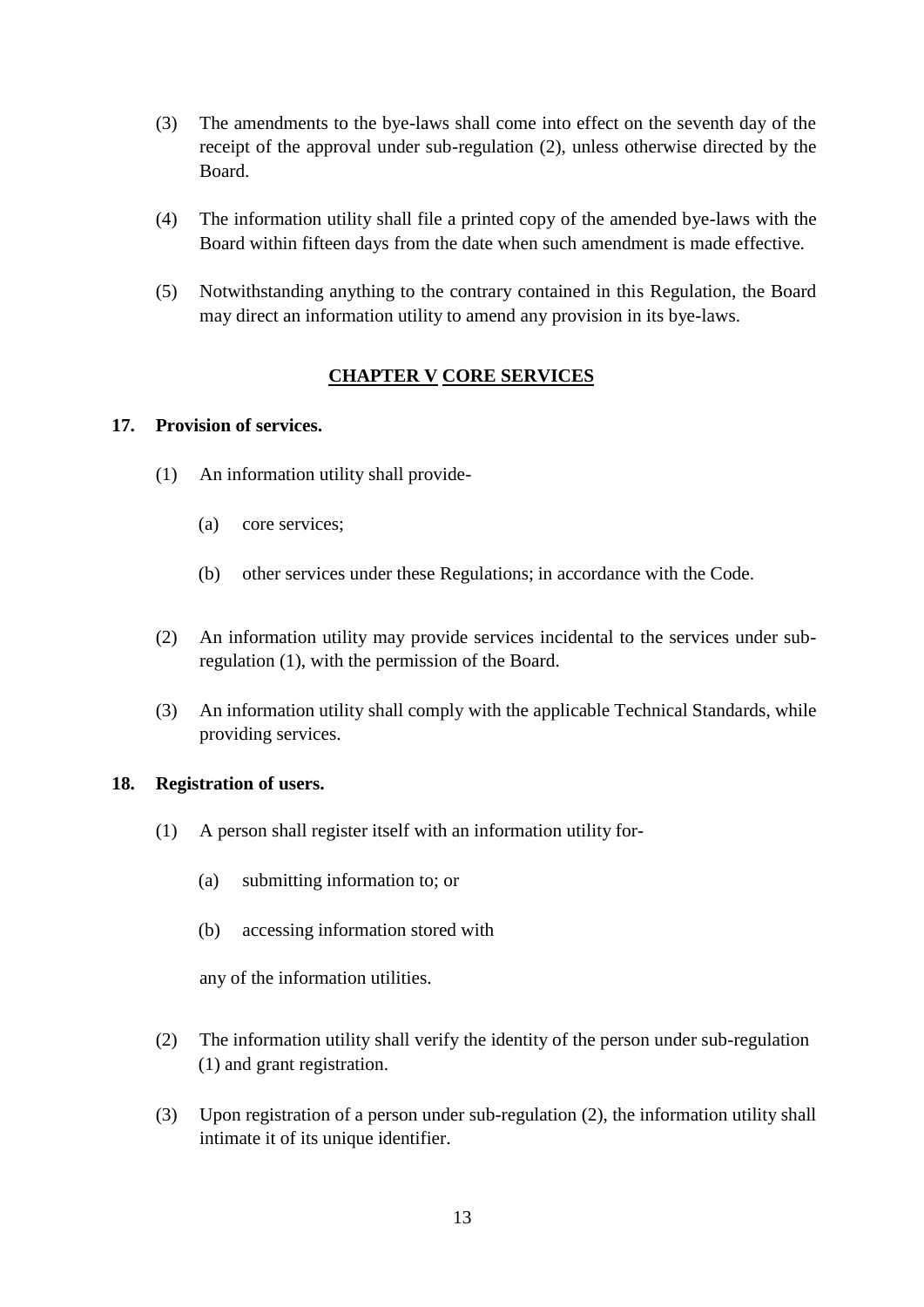- (4) A person registered once with an information utility shall not register itself with any information utility again.
- (5) An information utility shall provide a registered user a functionality to enable its authorised representatives to carry on the activities in sub-regulation (1) on its behalf.
- (6) An information utility shall-
	- (a) maintain a list of the
		- (i) registered users;
		- (ii) the unique identifiers of the registered users; and
		- (iii) the unique identifiers assigned to the debts under Regulation 20.
	- (b) make the list under clause (a) available to all information utilities and the Board.

#### **19. Use of different information utilities.**

- (1) A registered user may submit information to any information utility.
- (2) Different parties to the same transaction may use different information utilities to submit, or access information in respect of the same transaction:

*Illustration:* A debt transaction has creditor A and debtor B. A may submit information about the debt to information utility X, while B may submit information about the same debt to information utility Y.

(3) A user may access information stored with an information utility through any information utility.

#### **20. Acceptance and receipt of information.**

- (1) An information utility shall accept information submitted by a user in Form C of the Schedule.
- (2) On receipt of the information submitted under sub-regulation (1), the information utility shall-
	- (a) assign a unique identifier to the information, including records of debt;
	- (b) acknowledge its receipt, and notify the user of-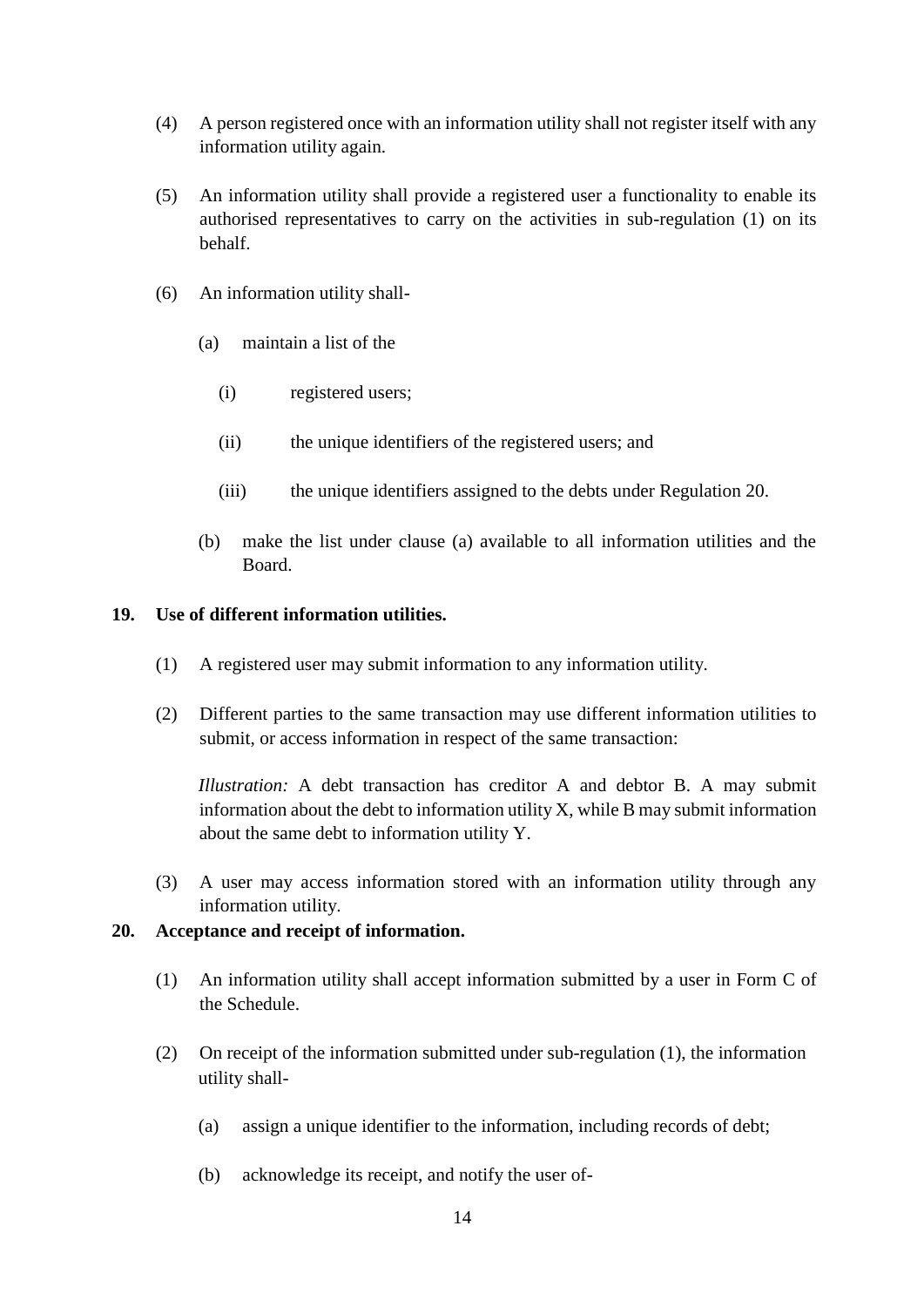- (i) the unique identifier of the information;
- (ii) the terms and conditions of authentication and verification of information; and
- (iii) the manner in which the information may be accessed by other parties.

## **21. Information of default.**

- (1) On receipt of information of default, an information utility shall expeditiously undertake the processes of authentication and verification of the information.
- (2) On completion of the processes of authentication and verification under subregulation (1), the information utility shall communicate the information of default, and the status of authentication to registered users who are-
	- (a) creditors of the debtor who has defaulted;
	- (b) parties and sureties, if any, to the debt in respect of which the information of default has been received.

#### **22. Storage of information.**

- (1) An information utility shall store all information in a facility located in India.
- (2) The facility under sub-regulation (1) shall be governed by the laws of India.

#### **23. Access to information.**

- (1) An information utility shall allow the following persons to access information stored with it-
	- (a) the user which has submitted the information;
	- (b) all the parties to the debt and the host bank, if any, if the information is of the categories in section  $3(13)(a)$ , (c) and (d);
	- (c) the corporate person and its auditor, if the information is of the categories in section  $3(13)(b)$  and (e);
	- (d) the insolvency professional, to the extent provided in the Code;
	- (e) the Adjudicating Authority;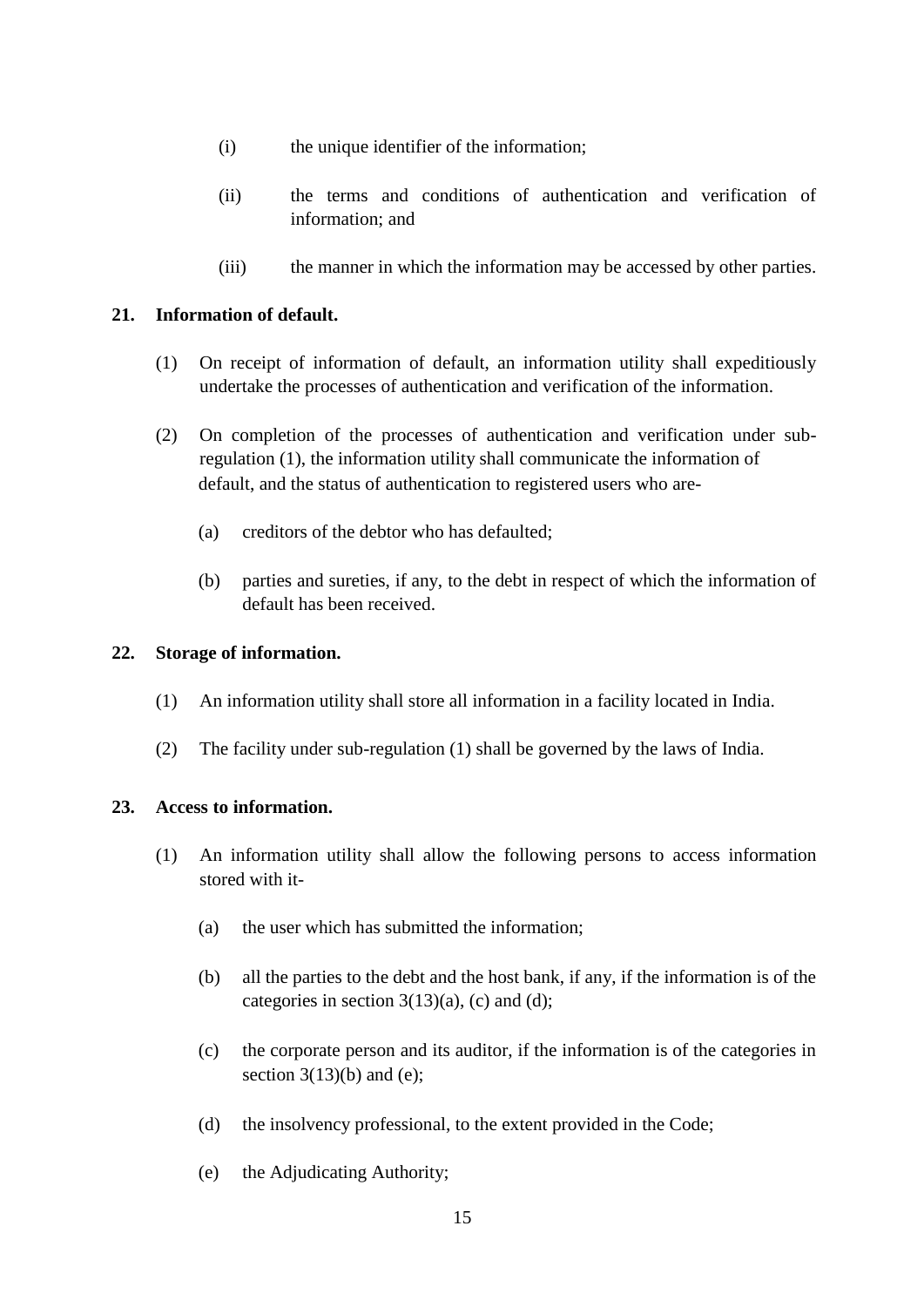- (f) the Board;
- (g) any person authorised to access the information under any other law; and
- (h) any other person who the persons referred to in (a), (b) or (c) have consented to share the information with.
- (2) An information utility shall in all cases enable the user to view-
	- (a) the date the information was last updated;
	- (b) the status of authentication; and
	- (c) the status of verification

while providing access to the information.

(3) An information utility shall provide information to the Adjudicating Authority and Board free of charge.

#### **24. Accessing information stored with other information utilities.**

- (1) An information utility shall provide a functionality to enable users to access information stored with any information utility, which they are entitled to access.
- (2) The functionality under sub-regulation (1) shall enable other information utilities to provide access to information to the user directly.
- (3) The functionality shall ensure privacy and confidentiality of information.

## **25. Annual statement.**

- (1) An information utility shall provide every user an annual statement of all information pertaining to the user, free of charge.
- (2) An information utility shall provide the user a functionality to mark information as erroneous and correct it.

#### **26. Porting information from registries.**

(1) An information utility may import information from such registries as may be notified by the Board from time to time.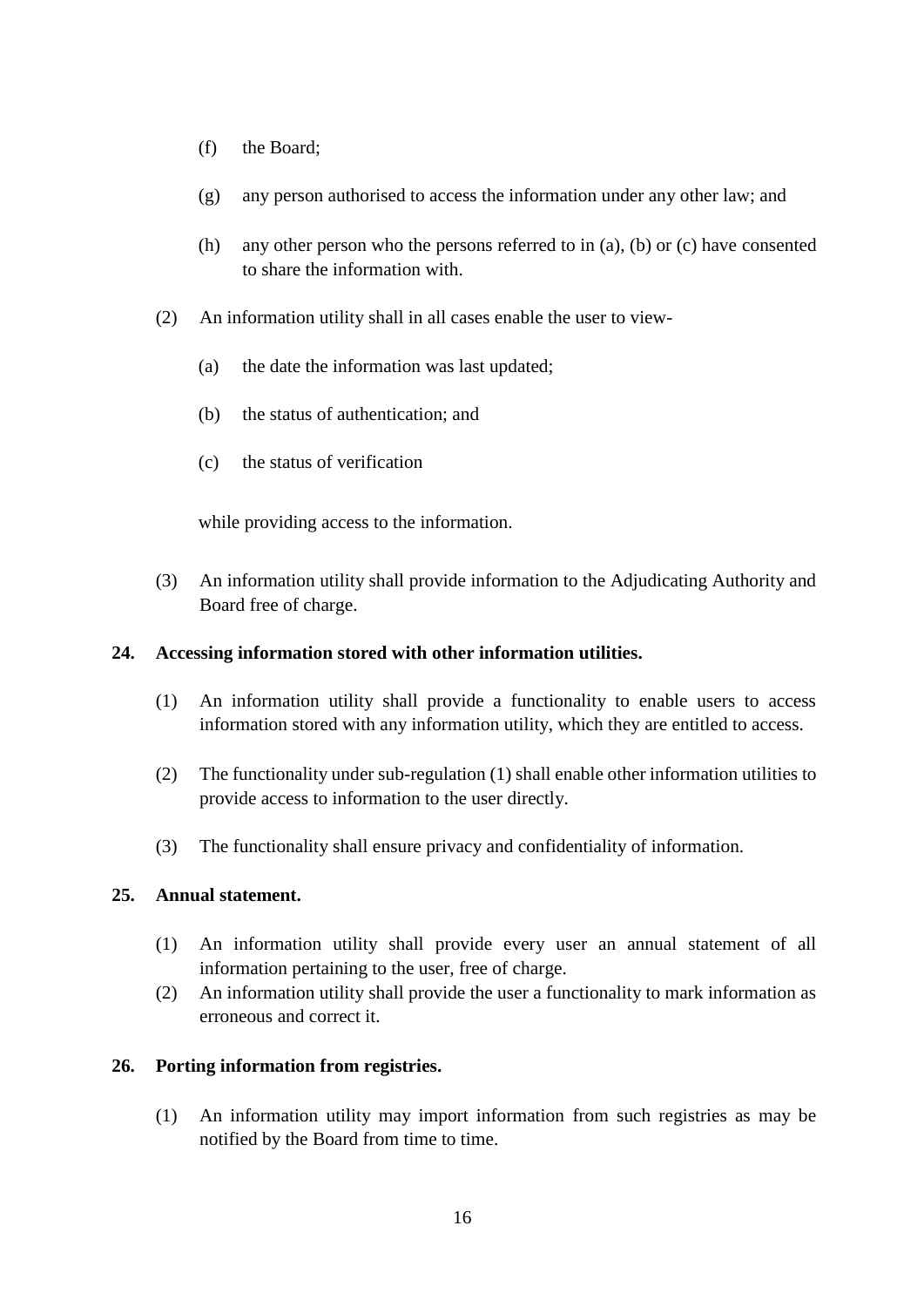(2) An information utility shall render the core services under section 3 (9) (b), (c) and (d) in accordance with these Regulations for the information imported under subregulation (1).

## **27. Duties of the user.**

- (1) A user shall expeditiously update the information submitted by it to an information utility.
- (2) A user shall expeditiously correct information as soon as it finds it erroneous, stating the reasons, if any.

# **CHAPTER VI DUTIES OF INFORMATION UTILITIES**

## **28. General duties.**

- (1) An information utility shall provide services with due and reasonable care, skill and diligence.
- (2) An information utility shall hold the information as a custodian.

#### **29. Non-discrimination.**

An information utility shall provide services without discrimination in any manner.

*Explanation:* An information utility shall not deny its services to any person on the basis of-

- (a) place of residence or business; or
- (b) type of personality, whether natural or artificial.

# **30. Other duties.**

- (1) An information utility shall-
	- (a) provide services to a user based on its explicit consent;
	- (b) guarantee protection of the rights of users;
	- (c) establish adequate procedures and facilities to ensure that its records are protected against loss or destruction;
	- (d) adopt secure systems for information flows;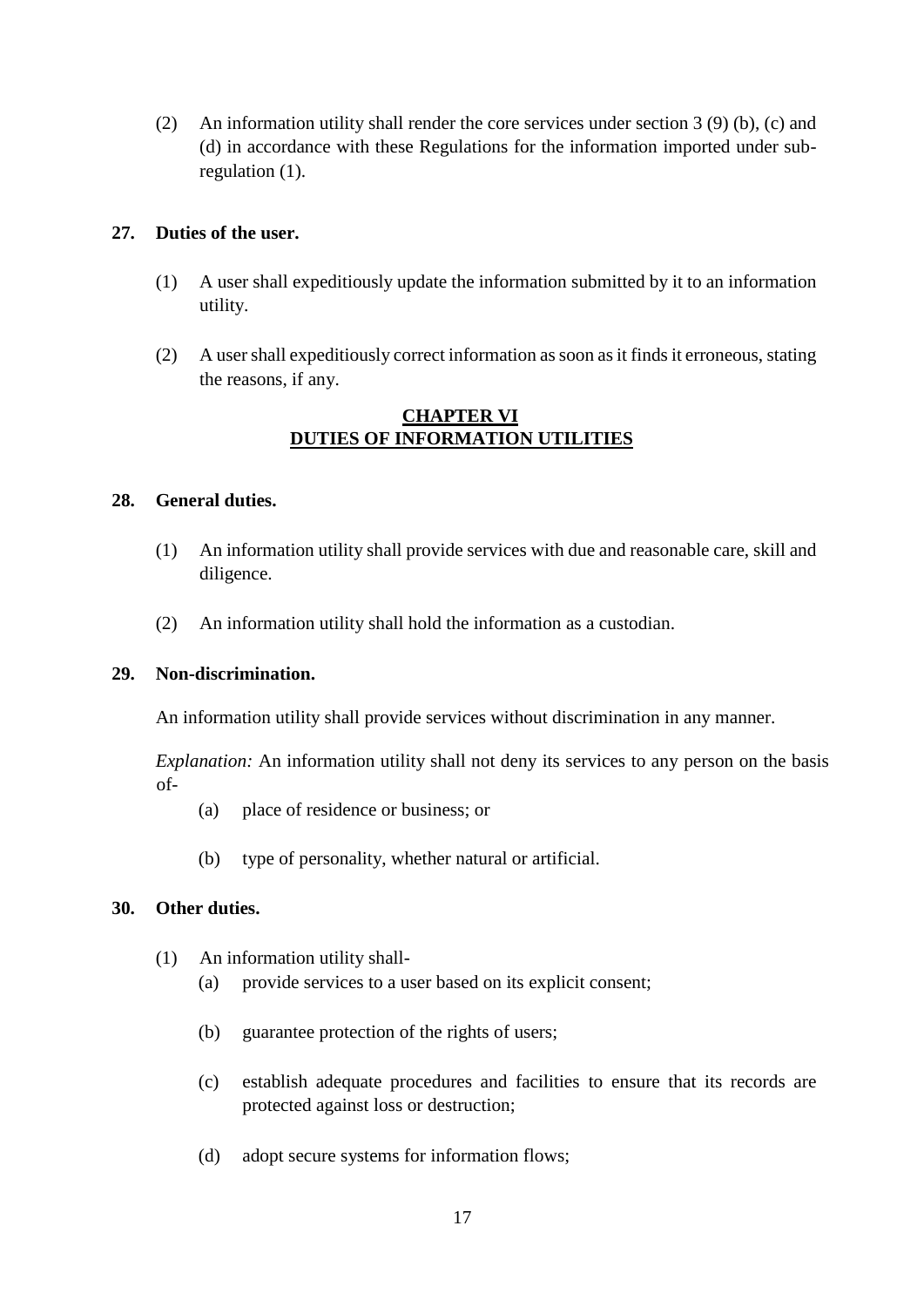- (e) protect its data processing systems against unauthorised access, alteration, destruction, disclosure or dissemination of information; and
- (f) transfer all the information submitted by a user, and stored with it to another information utility on the request of the user.
- (2) An information utility shall not-
	- (a) outsource the provision of core services to a third-party service provider;
	- (b) use the information stored with it for any purpose other than providing services under these Regulations, without the prior approval of the Board;
	- (c) seek data or details of users except as required for the provision of the services under these Regulations.

## **31. Insurance.**

An information utility shall make adequate arrangements, including insurance, for indemnifying the users for losses that may be caused to them by any wrongful act, negligence or default of the information utility, its employees or any other person whose services are used for the provision of services under these Regulations.

#### **32. Fee.**

- (1) The information utility shall-
	- (a) charge uniform fee for providing the same service to different users;
	- (b) disclose the fee structure for provision of services on its website; and
	- (c) disclose any proposed increase in the fees for the provision of services on its website at least three months before the increase in fees is effected.
- (2) The fee charged for
	- (a) providing services shall be a reasonable reflection of the service provided; and
	- (b) providing access to information shall not exceed the fee charged for submission of information to the information utility.

#### **33. Risk management.**

An information utility shall establish an appropriate risk management framework in accordance with the Technical Standards, if any, which provides for matters, including-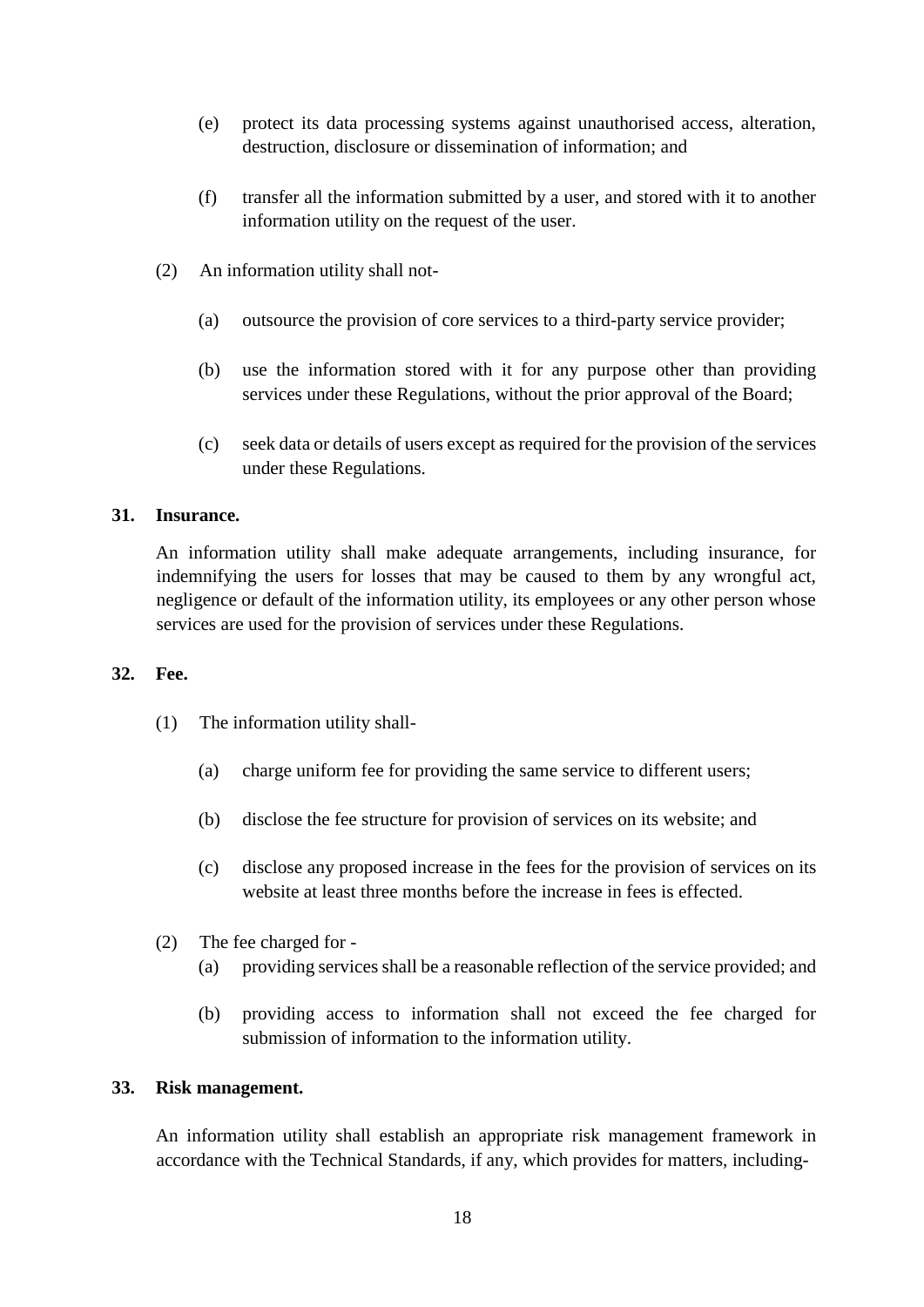- (a) reliable, recoverable and secure systems;
- (b) provision of core services during disasters and emergencies; and
- (c) business continuity plans which shall include disaster recovery sites.

## **34. Audit of information technology framework.**

- (1) An information utility shall appoint an external auditor having relevant qualifications to audit its information technology framework, interface and data processing systems every year.
- (2) The auditor appointed under sub-regulation (1) shall submit are port to the Governing Board.
- (3) The information utility shall submit the report received under sub-regulation (2), along with the comments of the Governing Board, if any, to the Board within one month from the receipt of the report from the external auditor.

## **35. Preservation Policy.**

- (1) An information utility shall have a Preservation Policy providing for the form, manner and duration of preservation of-
	- (a) information stored with it; and
	- (b) details of the transactions of the information utility with each user in respect of the information stored with it.
- (2) The Preservation Policy shall be consistent with the Technical Standards, if any.

#### **36. Provision of information to the Board.**

- (1) An information utility shall provide such information as may be required by the Board.
- (2) Without prejudice to the provisions of sub-regulation (1), an information utility shall provide a report to the Board annually, in the manner directed by the Board, stating the-
	- (a) number and types of records collected;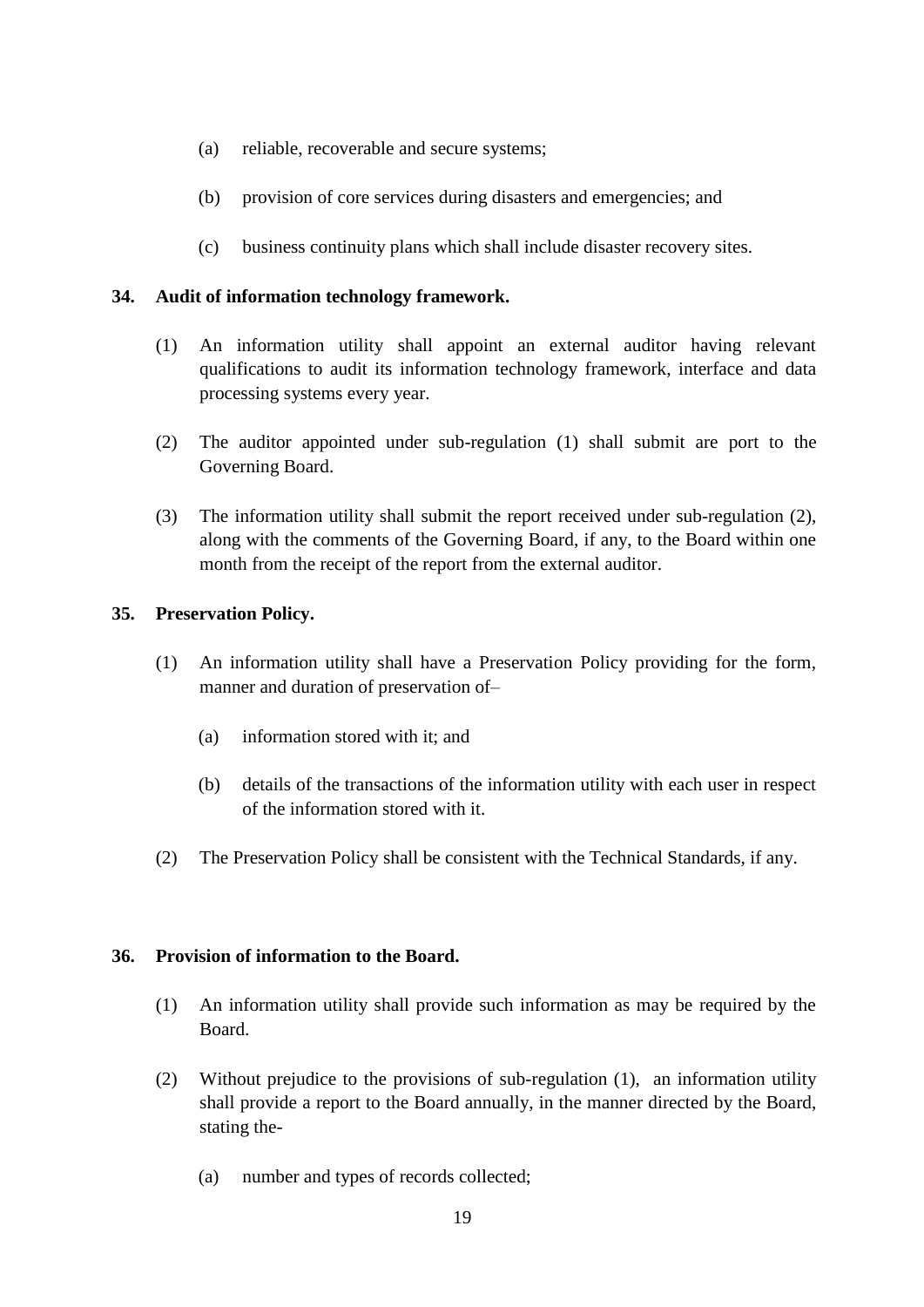- (b) number and types of users registered;
- (c) number and types of unique debts recorded;
- (d) number and types of security interests recorded;
- (e) volume of debts recorded;
- (f) volume of secured debts recorded;
- (g) number of instances and types of defaults recorded;
- (h) number and types of disputes recorded;
- (i) number of times information was accessed by the Adjudicating Authority and Board; and
- (j) any other information as may be directed by the Board.

## **37. Inspection.**

- (1) Without prejudice to the provisions of sections 217-220, the Board shall inspect an information utility with such periodicity as may be considered necessary.
- (2) An information utility shall extend all assistance and co-operation to the Board to carry out an inspection under sub-regulation (1).

# **CHAPTER VII SERVICES TO INSOLVENCY PROFESSIONALS**

#### **38. Storing information submitted by insolvency professionals.**

- (1) An insolvency professional may submit reports, registers and minutes in respect of any insolvency resolution, liquidation or bankruptcy proceedings to an information utility for storage.
- (2) The information utility shall not provide access to the reports, registers and minutes submitted under sub-regulation (1) to any person other than the concerned insolvency professional, the Board or the Adjudicating Authority.
- (3) The information utility shall discharge the duties specified in Chapter VI in respect of the reports, registers and minutes submitted under sub-regulation (1).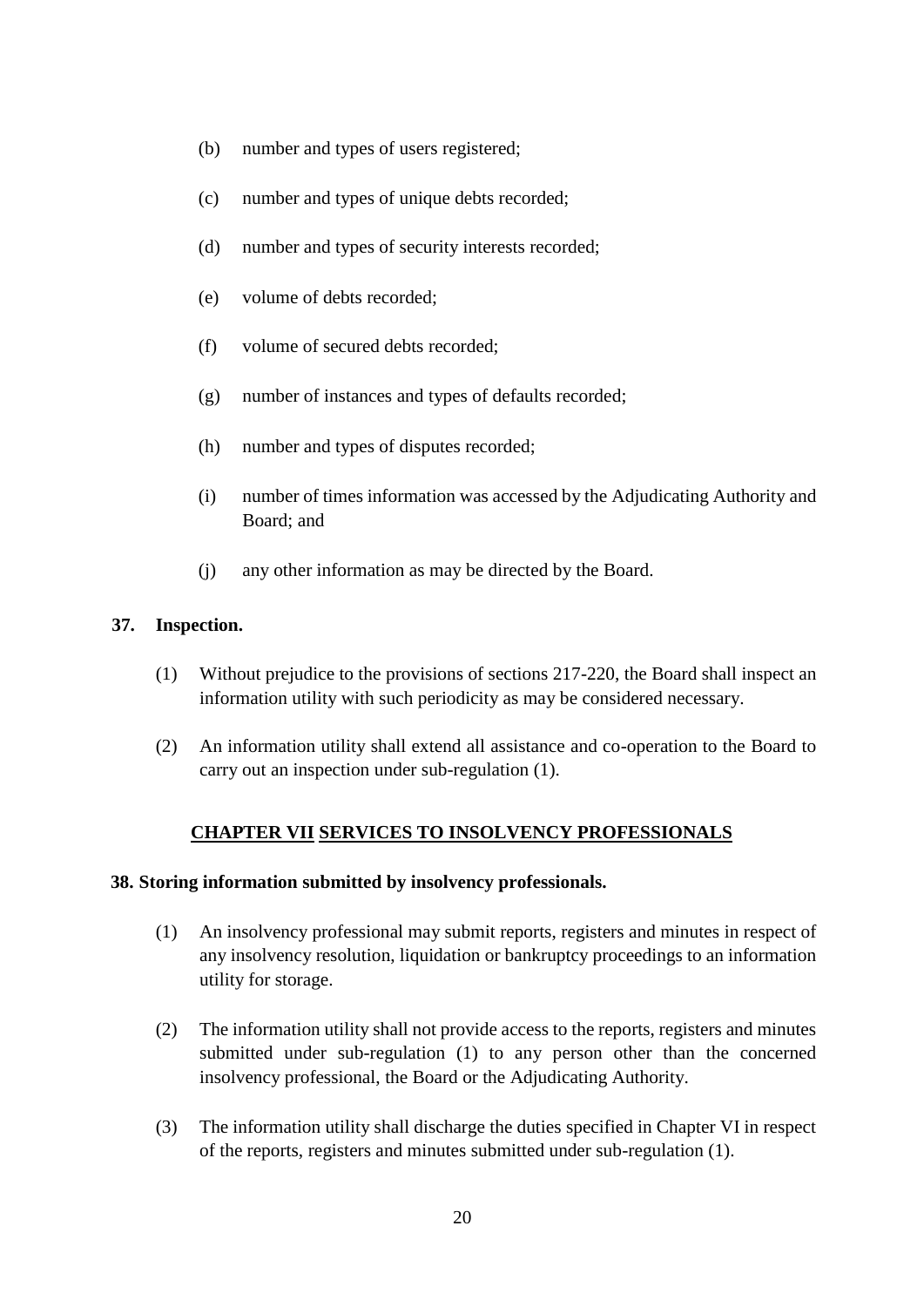# **CHAPTER VIII SURRENDER OR CANCELLATION OF REGISTRATION**

## **39. Exit management plan.**

- (1) An information utility shall, at all times, have an exit management plan which shall include-
	- (a) mechanisms to enable users to transfer information to other information utilities expeditiously;
	- (b) mechanisms for preservation and transfer of information; and
	- (c) timelines and cost estimates of implementing the exit management plan.
- (2) An information utility shall not amend its exit management plan without the prior approval of the Board.

# **40. Surrender of registration.**

- (1) An information utility may submit an application for surrender of its certificate of registration to the Board, providing -
	- (a) the reasons for such surrender;
	- (b) details of its pending and on-going activities; and
	- (c) details of how the exit management plan shall be implemented.
- (2) The Board shall within seven days of receipt of the application, publish a notice of receipt of such application on its website and invite objections to the surrender of registration to be submitted within fourteen days of the publication of the notice.
- (3) After considering the application and the objections received, if any, the Board may, within thirty days from the last date for submission of objections, approve the application for surrender of registration subject to such conditions as it deems fit.
- (4) The approval under sub-regulation (3) may require the information utility to-
	- (a) discharge any pending obligations; or
	- (b) continue such functions till such time as may be directed.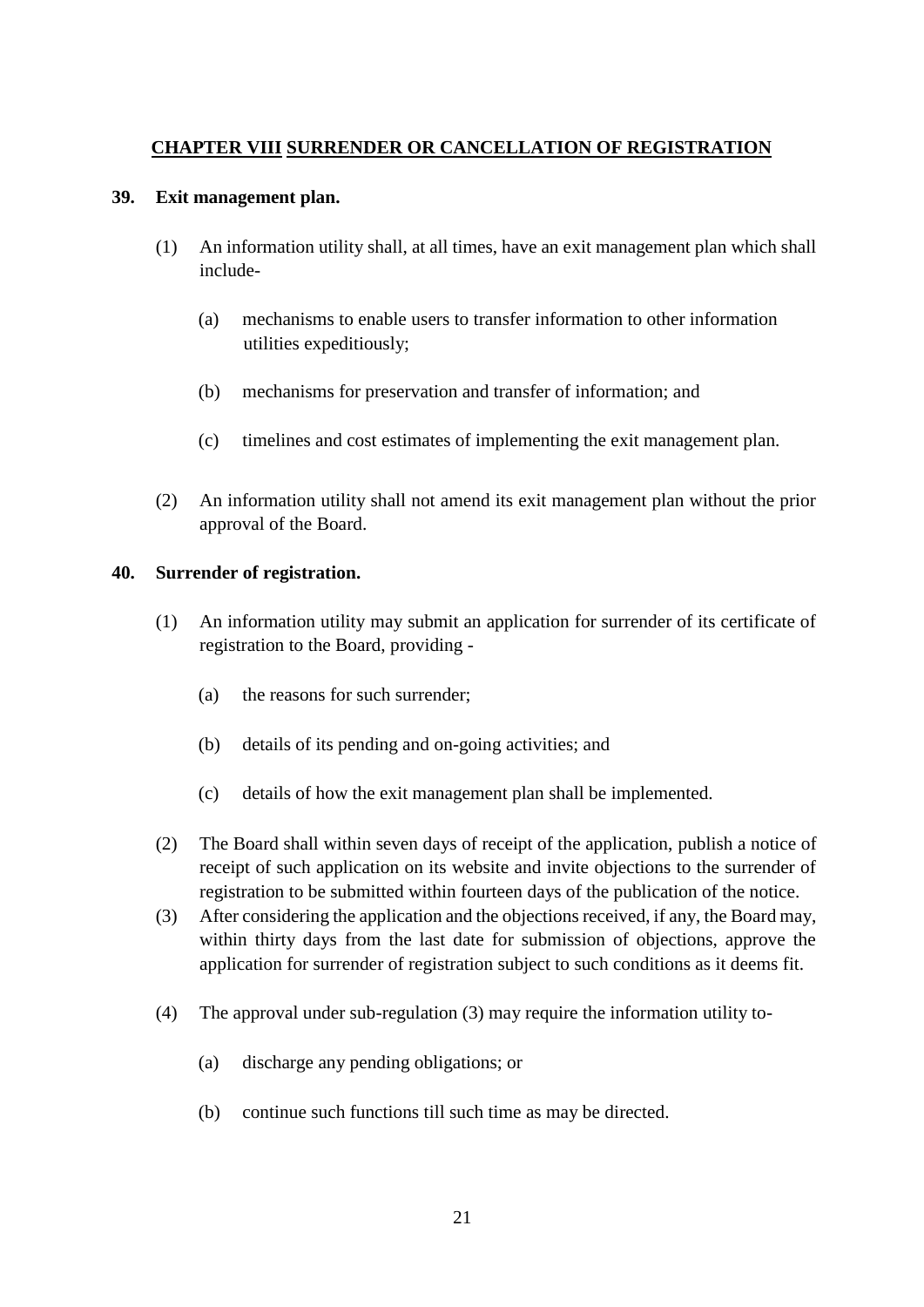(5) The Board, after being satisfied that the requirements of sub-regulation (4) have been complied with, shall publish a notice on its website stating that the surrender of registration by the information utility has taken effect.

## **41. Disciplinary proceedings.**

- (1) Based on the findings of an inspection or investigation, or on material otherwise available on record, if the Board is of the *prima facie* opinion that sufficient cause exists to take actions permissible under section 220, it shall issue a show-cause notice to the information utility.
- (2) The show-cause notice shall be in writing and shall state-
	- (a) the provisions of the Code under which it has been issued;
	- (b) the details of the alleged facts;
	- (c) the details of the evidence in support of the alleged facts;
	- (d) the provisions of the Code allegedly violated, or the manner in which the public interest has allegedly been affected;
	- (e) the actions or directions that the Board proposes to take or issue if the allegations are established;
	- (f) the manner in which the information utility is required to respond to the showcause notice;
	- (g) consequences of failure to respond to the show-cause notice within the given time; and
	- (h) procedure to be followed for disposal of the show-cause notice.
- (3) The show-cause notice shall enclose copies of relevant documents and extracts of relevant portions from the report of investigation or inspection, or other records.
- (4) A show-cause notice issued shall be served on the information utility in the following manner-
	- (a) by sending it to the information utility at its registered office, by registered post with acknowledgement due; and
	- (b) by an appropriate electronic means to the email address provided by the information utility to the Board.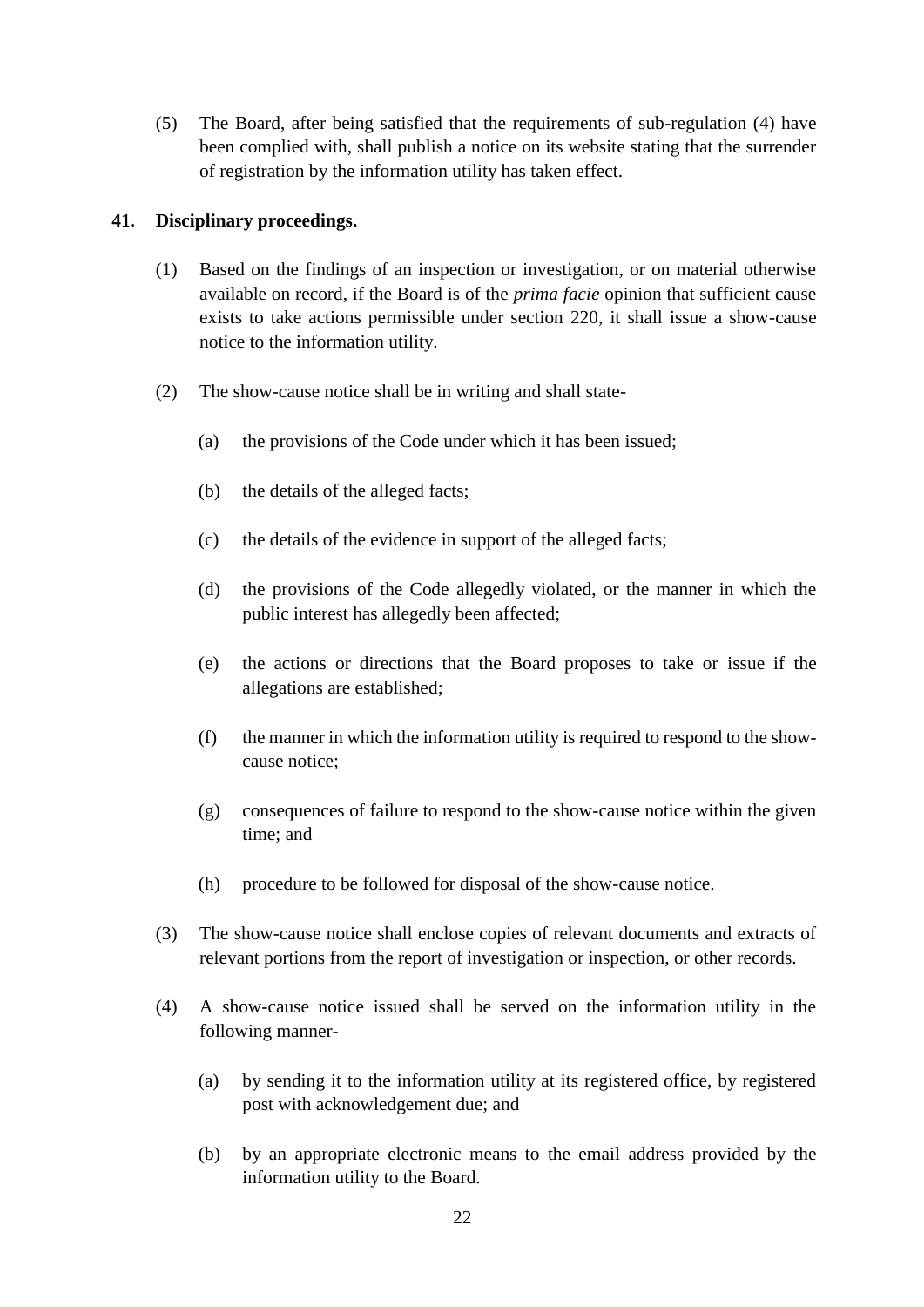- (5) The Disciplinary Committee shall dispose of the show-cause notice by a reasoned order in adherence to principles of natural justice.
- (6) The Disciplinary Committee shall endeavor to dispose of the show-cause notice within a period of six months of the issue of the show-cause notice.
- (7) The order in disposal of a show-cause notice may provide for-
	- (a) no action;
	- (b) warning;
	- (c) any of the actions under section 220(2) to (4); or
	- (d) a reference to the Board to take any action under section 220(5).
- (8) The order passed under sub-regulation (7) shall not become effective until thirty days have elapsed from the date of issue of the order, unless the Disciplinary Committee states otherwise in the order along with the reasons for the same.
- (9) The order passed under sub-regulation (7) shall be issued to the information utility immediately, and be published on the website of the Board.
- (10) If the order passed under sub-regulation (7) suspends or cancels the registration of the information utility, the Disciplinary Committee may require the information utility to-
	- (a) discharge pending obligations;
	- (b) continue its functions till such time as may be directed, only to enable users to transfer information stored with it to another information utility; and
	- (c) comply with any other directions.

#### **42. Appeal.**

An appeal may be preferred under section 211, within a period of thirty days of receipt of the order, in the manner prescribed in Part III of the National Company Law Tribunal Rules, 2016.

# **SCHEDULE FORM A**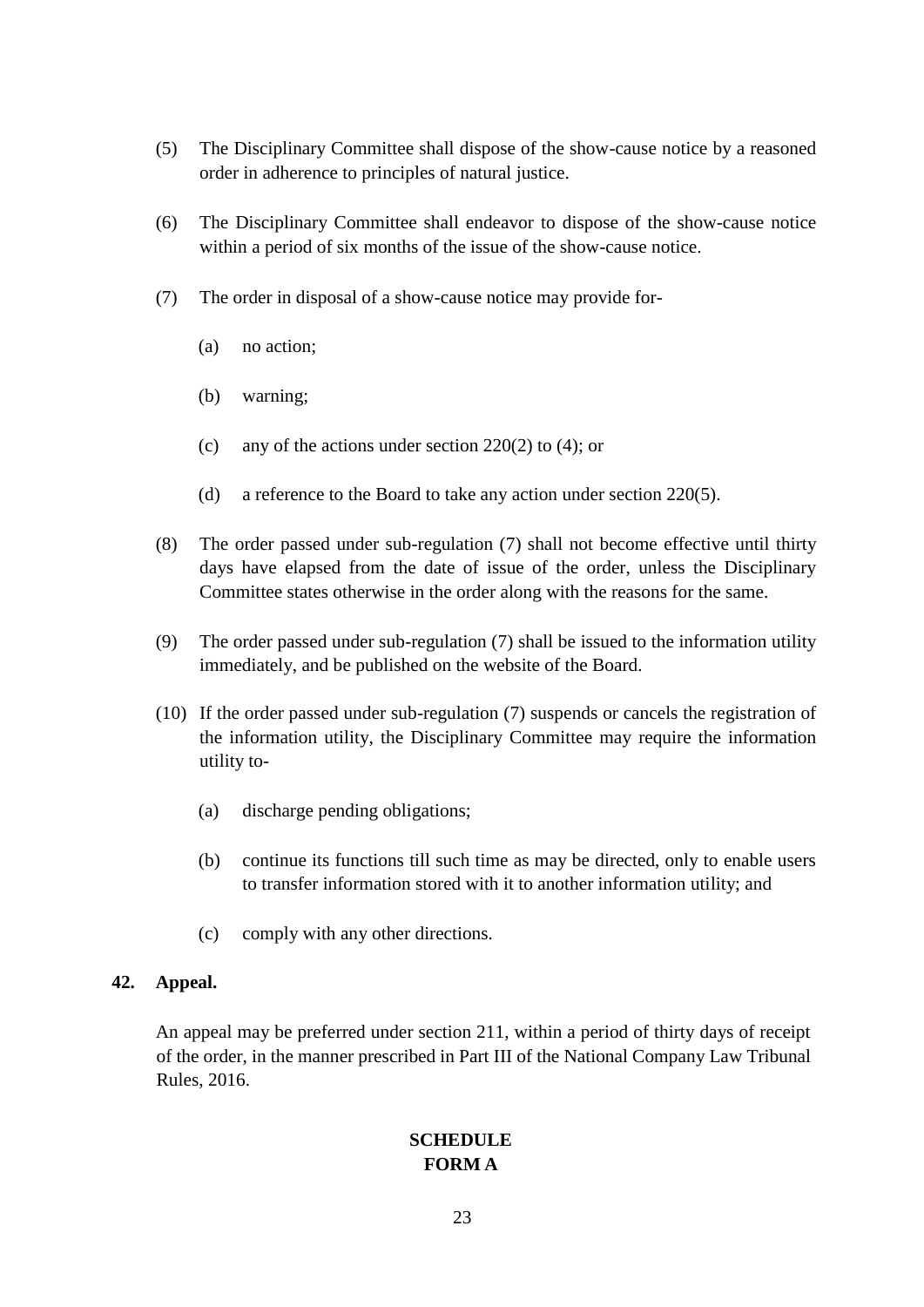## **APPLICATION FOR CERTIFICATE OF REGISTRATION**

(*Under Regulation 4 of the Insolvency and Bankruptcy Board of India (Information Utilities) Regulations, 2017*)

To

*The Chairperson The Insolvency and Bankruptcy Board of India [Insert address]* 

From *[Name and address]* 

Subject: Application for grant or renewal of certificate of registration as information utility

# Madam/Sir,

- 1. I, being duly authorized for the purpose, hereby apply on behalf of [*name and address of the applicant*] for
	- (a) grant of certificate of registration as information utility, or
	- (b) renewal of certificate of registration as information utility,

and enclose a copy of the board resolution authorizing me to make this application to and correspond with the Board in this respect.

- 2. A copy of
	- (a) the memorandum of association,
	- (b) the articles of association,
	- (c) the bye-laws,
	- (d) the business plan and
	- (e) the exit management plan of the applicant is enclosed.
- 3. I, on behalf of [*insert name*], affirm that the applicant is eligible to be registered as an information utility.
- 4. I, on behalf of [*insert name*], hereby affirm that
	- (a) all information contained in this application is true and correct in all material respects,
	- (b) no material information relevant for the purpose of this application has been suppressed, and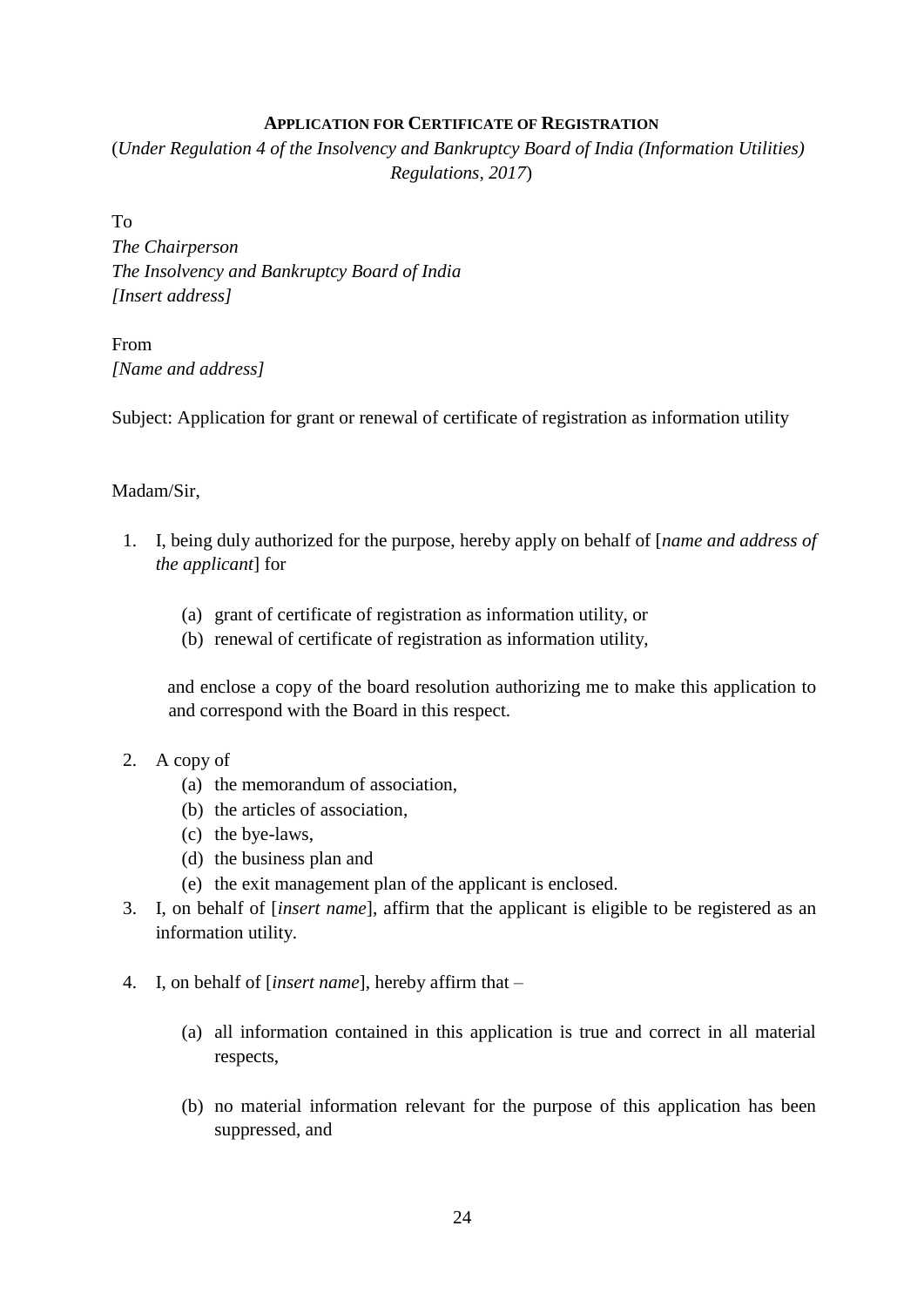- (c) registration granted or renewed in pursuance of this application may be cancelled summarily if any information submitted is found to be false or misleading in material respects at any stage.
- 5. If granted registration, I, on behalf of [*insert name*],undertake to comply with the requirements of the Code, the rules, regulations, guidelines or directions issued thereunder, and such other conditions and terms as may be contained in the certificate of registration or be specified or imposed by the Board subsequently.

Yours faithfully,

Sd/- Authorized Signatory (Name) (Designation)

Date : the set of the set of the set of the set of the set of the set of the set of the set of the set of the set of the set of the set of the set of the set of the set of the set of the set of the set of the set of the se Place :

# **ANNEXURE TO FORM A PART I GENERAL**

- 1. Name of the applicant.
- 2. Address of registered office and principal place of business of the applicant.
- 3. Corporate Identity Number (CIN).
- 4. PAN.
- 5. Name, designation and contact details of the person authorized to make this application and correspond with the Board in this respect.

# **PART II MEMORANDUM OF ASSOCIATION, ARTICLES OF ASSOCIATION AND BYELAWS**

6. Please state if the memorandum of association, articles of association and bye-laws provide for all matters as required in, and are consistent with the Insolvency and Bankruptcy Board of India (Information Utilities) Regulations, 2017 and the Code.

# **PART III SHAREHOLDING AND FINANCIAL STRENGTH**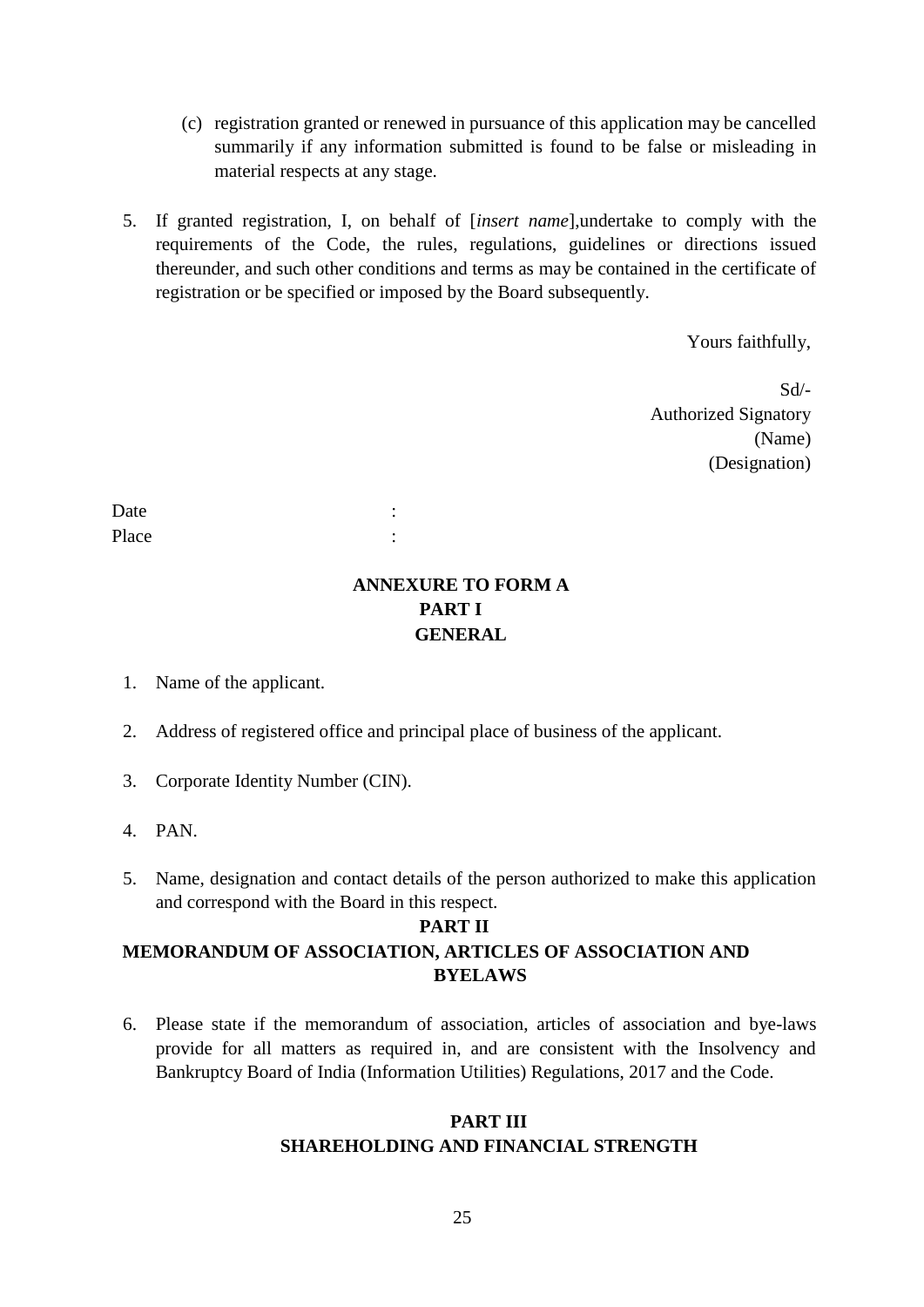7. Please provide details of the persons holding more than 5%, directly or indirectly, of the paid-up equity share capital or total voting power of the applicant.

| S1.<br>No. | Name and address<br>of the shareholder | PAN / Passport No. and   Percentage<br>of<br>issue/<br>country<br>registration<br>company<br>number | of<br>shareholding in<br>the<br>applicant<br>company<br>and/ or holding<br>company |
|------------|----------------------------------------|-----------------------------------------------------------------------------------------------------|------------------------------------------------------------------------------------|
|            |                                        |                                                                                                     |                                                                                    |

- 8. Do persons resident outside India in aggregate hold more than 49% of the paid-up equity share capital or total voting power of the applicant? Please provide details.
- 9. Who exercises control over the applicant? Please provide details.
- 10. Do persons resident outside India exercise control over the applicant? If so, please provide details.
- 11. Please provide audited financial statements of:
	- (a) a company holding more than 5% of the paid-up equity share capital or total voting power of the applicant (if any),
	- (b) a company who is in control of the applicant (if any),
	- (c) promoter company (if any),
	- (d) the applicant company itself, of the last three years or from the date of incorporation of the company, whichever is less.

# **PART IV DIRECTORS AND EMPLOYEES**

12. Please provide the details of the applicant's Board of Directors, key managerial personnel and compliance officer, if any:

| Sl. No. | Name and address of the director | DIN and PAN |  |
|---------|----------------------------------|-------------|--|
|         |                                  |             |  |
|         |                                  |             |  |

13. Please provide number of employees, category-wise.

# **PART V INFRASTRUCTURE**

14. Please provide the details of infrastructure the applicant currently has and proposes to have to enable it to discharge its functions as an information utility, including-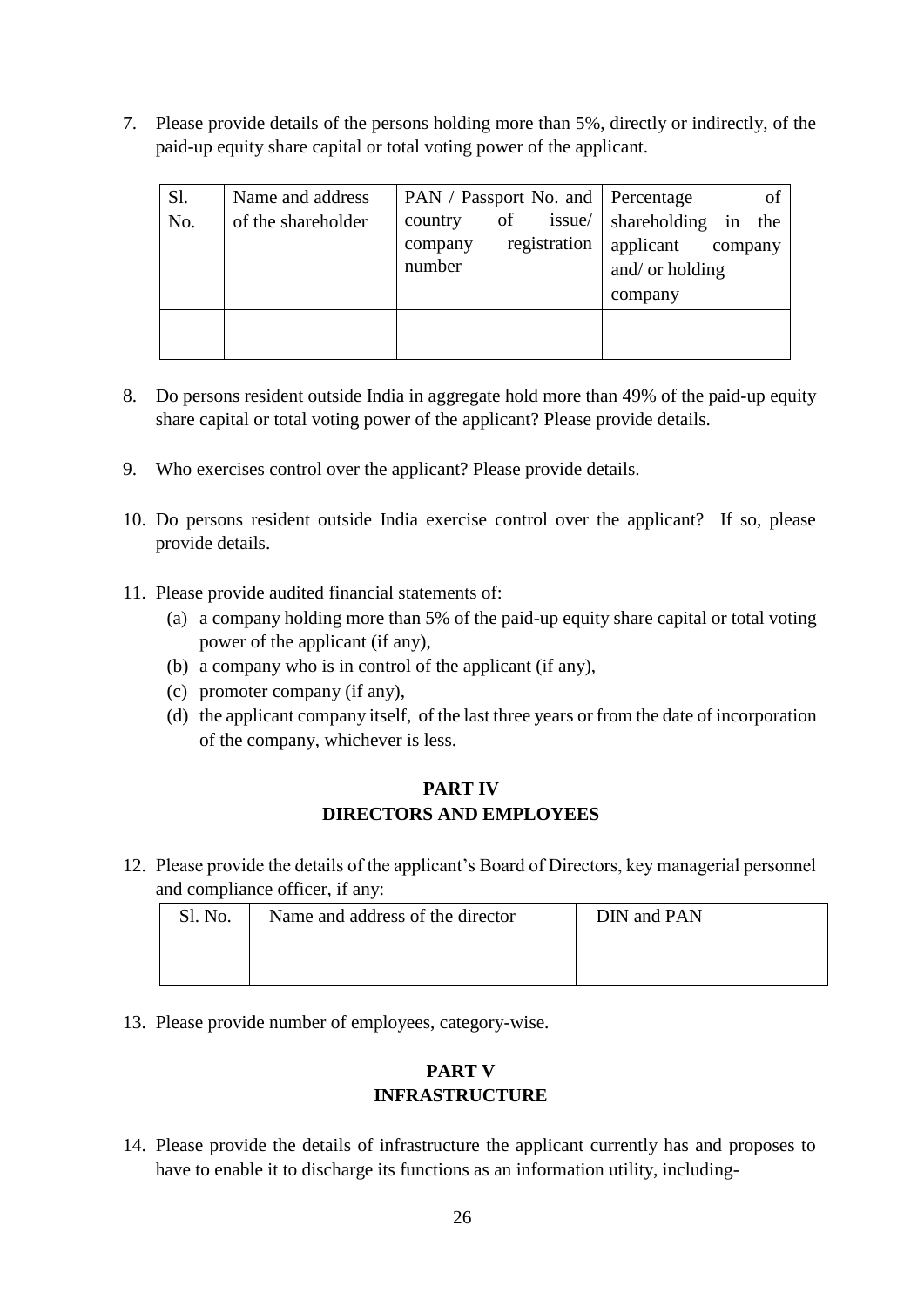- a. Technology
- b. Data Security
- c. Facilities for hosting the data center
- d. Grievance redressal and disciplinary proceedings
- e. Any further plan for additional/ improved infrastructure to be indicated.

# **PART VI BUSINESS PLAN**

- 15. Please provide a summary of the applicant's Business Plan.
- 16. Please provide the time frame in which the applicant will be able to provide the services of an information utility from the date of registration.

# **PART VII EXIT MANAGEMENT PLAN**

17. Please provide a summary of the applicant's Exit Management Plan, including the manner in which users will be enabled to transfer their information to other utilities.

# **PART VIII FIT AND PROPER CRITERIA**

18. Please provide information to demonstrate that the persons holding more than 5% of the paid-up equity share capital or total voting power of the company, the promoters, the key managerial personnel, the directors of the applicant and the applicant are fit and proper persons.

| Sl.            | Name | Relati | DIN/       | Details of   | of<br>Details | Is the person          | Details          | Any    |
|----------------|------|--------|------------|--------------|---------------|------------------------|------------------|--------|
| N <sub>o</sub> |      | onship | CIN/       | conviction   | restraining   | an                     | pertaining to    | other  |
|                |      | to the | <b>PAN</b> | orders, if   | if<br>orders, | undischarged           | the character,   | inform |
|                |      | applic |            | any, against | any, against  | insolvent<br><b>or</b> | reputation and   | ation  |
|                |      | ant    |            | the person   | the person    | If<br>bankrupt?        | integrity of the |        |
|                |      |        |            |              |               | please<br>yes,         | person           |        |
|                |      |        |            |              |               | provide details        |                  |        |
|                |      |        |            |              |               |                        |                  |        |
|                |      |        |            |              |               |                        |                  |        |

# **PART IX COMPLIANCE**

*[For applications for renewal of registration]*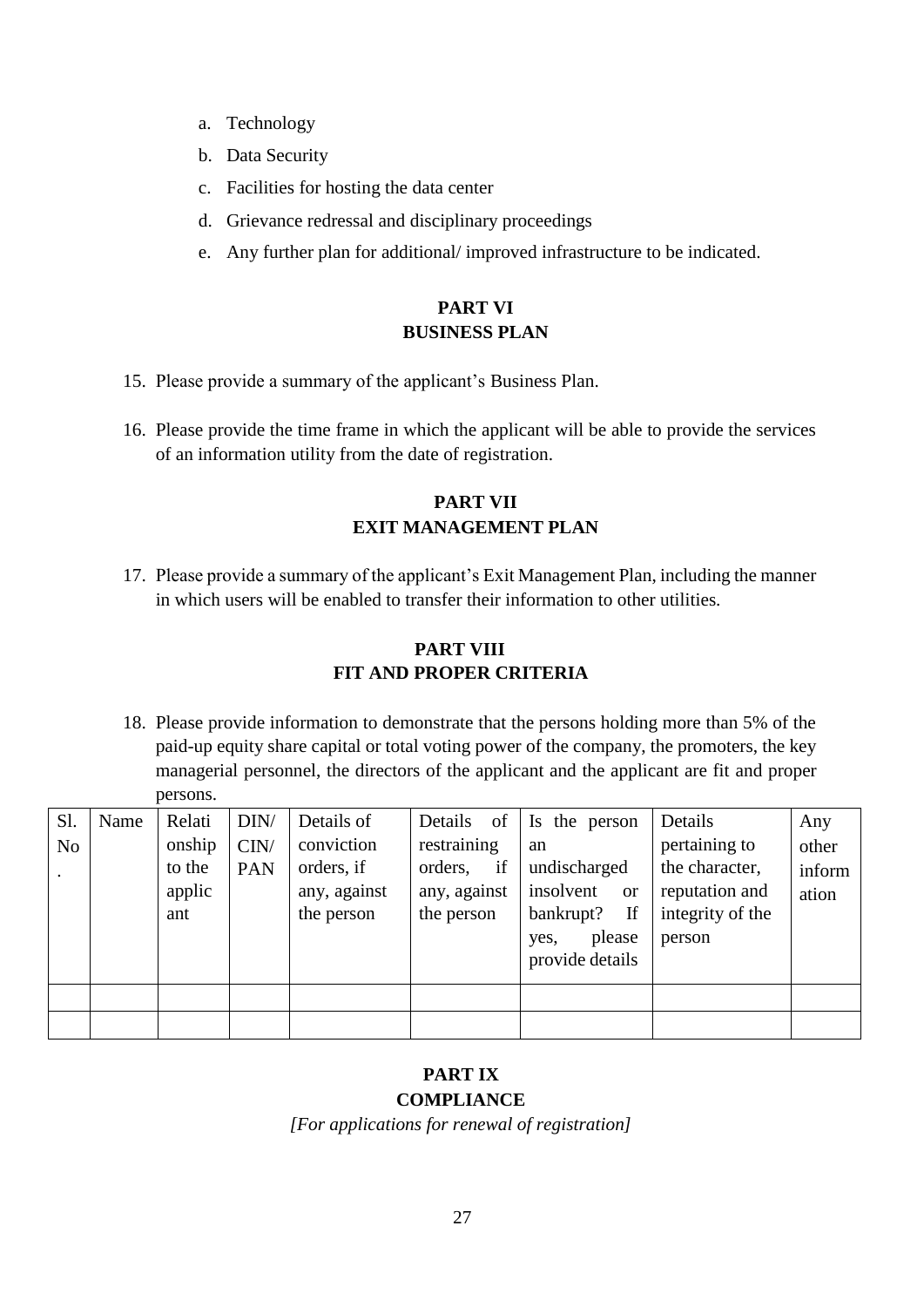- 19. Please provide details of the information utility's compliance with the conditions of its certificate of registration.
- 20. Please provide details of the information utility's compliance with the Code, rules, regulations, guidelines and directions thereunder, during the period of registration.

Please provide any other details you consider relevant in support of the application.

 $Sd$ <sup>-</sup> Authorized Signatory (Name) (Designation)

Date : the state of the state of the state of the state of the state of the state of the state of the state of the state of the state of the state of the state of the state of the state of the state of the state of the sta Place : the set of the set of the set of the set of the set of the set of the set of the set of the set of the set of the set of the set of the set of the set of the set of the set of the set of the set of the set of the s

#### **FORM B**

(*Under Regulation 5of the Insolvency and Bankruptcy Board of India (Information Utilities) Regulations, 2017*)

# THE INSOLVENCY AND BANKRUPTCY BOARD OF INDIA

#### CERTIFICATE OF REGISTRATION NO.

The Insolvency and Bankruptcy Board of India hereby grants/ renews this /the certificate of registration to/of \_\_\_\_\_*[insert name and address]* to act as an information utility in accordance with the Insolvency and Bankruptcy Code, 2016.

The certificate of registration is valid from *[insert start date]* to *[insert end date]* and may be renewed.

Sd/-

(Name and Designation)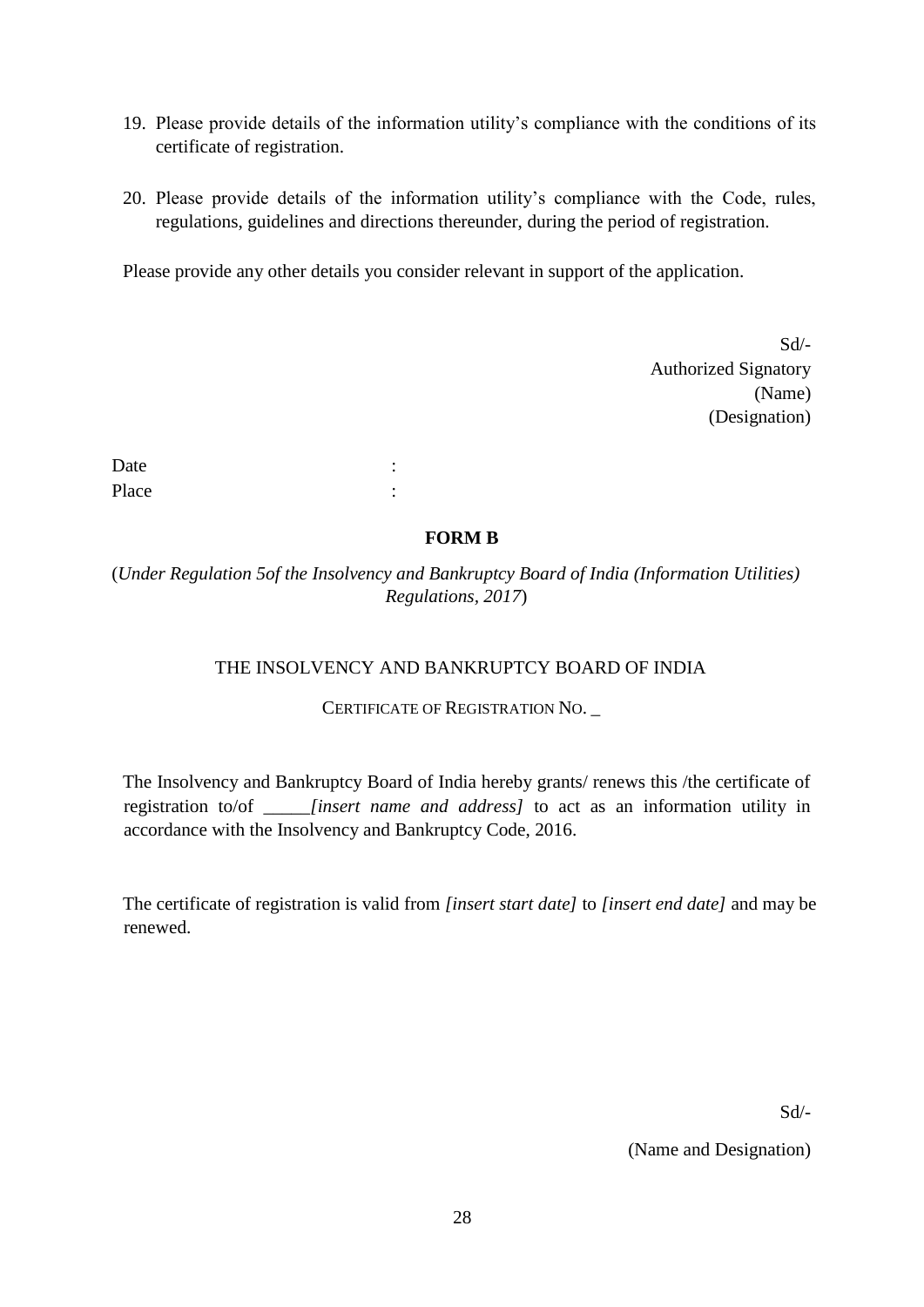(For and on behalf of Insolvency and Bankruptcy Board of India)

Place : Date :

## **FORM C**

(*Under Regulation 20of the Insolvency and Bankruptcy Board of India (Information Utilities) Regulations, 2017*)

Information may be accepted in this form with such modifications as the information utility deems fit.

| Details of the user submitting information                                       |                                                                     |  |  |  |
|----------------------------------------------------------------------------------|---------------------------------------------------------------------|--|--|--|
| 1.                                                                               | <b>Full Name</b>                                                    |  |  |  |
|                                                                                  | (Please provide your First Name, Middle Name and Last Name)         |  |  |  |
| 2.                                                                               | Relationship of the person submitting information to the Debt       |  |  |  |
|                                                                                  | (Debtor/Creditor/Debenture Trustee/Guarantor/ please specify any    |  |  |  |
|                                                                                  | other)                                                              |  |  |  |
| 3.                                                                               | Unique Identifier as registered with an Information Utility         |  |  |  |
| $\overline{4}$ .                                                                 | Date of Birth/Date of incorporation                                 |  |  |  |
| 5.                                                                               | <b>Full Address</b>                                                 |  |  |  |
| 6.                                                                               | Telephone No.                                                       |  |  |  |
| 7.                                                                               | Mobile No.                                                          |  |  |  |
| 8.                                                                               | Email ID                                                            |  |  |  |
| 9.                                                                               | Fax No.                                                             |  |  |  |
| 10.                                                                              | Signature                                                           |  |  |  |
| Details of Other Parties to the Debt (Apart from the person submitting the debt) |                                                                     |  |  |  |
| Details of Parties (please add as many parties as may be applicable)             |                                                                     |  |  |  |
| 11.                                                                              | Relationship of the party to the debt                               |  |  |  |
|                                                                                  | (Debtor/Creditor/Debenture Trustee/Guarantor/ please specify any    |  |  |  |
|                                                                                  | other)                                                              |  |  |  |
| 12.                                                                              | <b>Full Name</b>                                                    |  |  |  |
|                                                                                  | (Please provide your First Name, Middle Name and Last Name)         |  |  |  |
| 13.                                                                              | Unique Identifier as registered with an Information Utility, if any |  |  |  |
| 14.                                                                              | Date of Birth/Date of incorporation                                 |  |  |  |
| 15.                                                                              | Full address                                                        |  |  |  |

# **A. Details relating to Creation of Debt**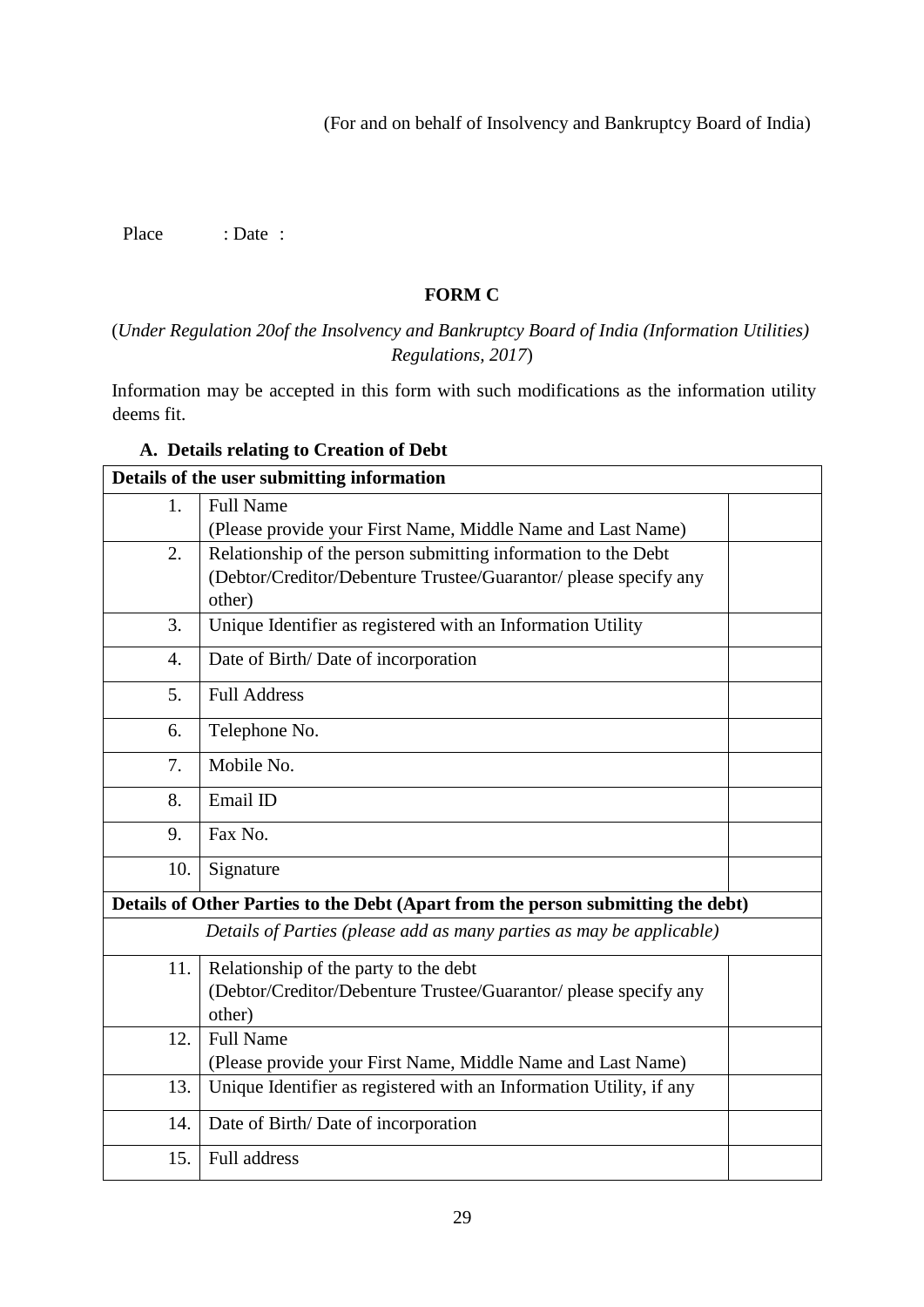| 16.                        | Telephone No.                                                                                                                                                                                                                                                                                                                                                       |  |
|----------------------------|---------------------------------------------------------------------------------------------------------------------------------------------------------------------------------------------------------------------------------------------------------------------------------------------------------------------------------------------------------------------|--|
| 17.                        | Mobile No.                                                                                                                                                                                                                                                                                                                                                          |  |
| 18.                        | Email ID                                                                                                                                                                                                                                                                                                                                                            |  |
| 19.                        | Fax No.                                                                                                                                                                                                                                                                                                                                                             |  |
| <b>Details of the Debt</b> |                                                                                                                                                                                                                                                                                                                                                                     |  |
| 20.                        | Unique identifier of the debt, in case the debt has previously been<br>recorded in any Information Utility                                                                                                                                                                                                                                                          |  |
| 21.                        | Loan Agreement Number / Loan Account Number                                                                                                                                                                                                                                                                                                                         |  |
| 22.                        | Date of Loan Agreement                                                                                                                                                                                                                                                                                                                                              |  |
| 23.                        | Nature of the Debt (Operational/Financial)                                                                                                                                                                                                                                                                                                                          |  |
| 24.                        | Currency of the Debt                                                                                                                                                                                                                                                                                                                                                |  |
| 25.                        | Date of disbursement of the debt                                                                                                                                                                                                                                                                                                                                    |  |
| 26.                        | Date of maturity of the debt                                                                                                                                                                                                                                                                                                                                        |  |
| 27.                        | Date of expiry of the debt                                                                                                                                                                                                                                                                                                                                          |  |
| 28.                        | Date of Renewal of the Debt                                                                                                                                                                                                                                                                                                                                         |  |
| 29.                        | Amount of debt owed on the date of creation                                                                                                                                                                                                                                                                                                                         |  |
| 30.                        | Amount of debt owed currently                                                                                                                                                                                                                                                                                                                                       |  |
| 31.                        | Rate of Interest (as updated from time to time)                                                                                                                                                                                                                                                                                                                     |  |
| 32.                        | Security on Debt (If yes, please fill Section B dealing with Details<br>relating to Creation of Security on Debt)                                                                                                                                                                                                                                                   |  |
| 33.                        | Host bank and Repayment Account number, if any                                                                                                                                                                                                                                                                                                                      |  |
| 34.                        | Details of repayment schedule of the debt, if any                                                                                                                                                                                                                                                                                                                   |  |
| 35.                        | Details of terms of demand loan, if any                                                                                                                                                                                                                                                                                                                             |  |
| 36.                        | Details of confirmed balance, if any                                                                                                                                                                                                                                                                                                                                |  |
| 37.                        | List out Documents Attached as Proof:<br>A. Copy of the Loan Agreement (as revived from time to time)<br>B. Repayment Schedule (If in possession of the submitter)<br>C. Balance Confirmation<br>D. Balance Sheet and Cash Flow Statements (If the submitter is<br>the Debtor)<br>E. Any other document relating to creation of debt/change in<br>terms of the debt |  |

# **B. Details relating to Creation of Security on Debt (If not applicable, please write NA)**

| 38. Security Interest Type                             |  |
|--------------------------------------------------------|--|
| (Mortgage/charge/hypothecation/assignment/pledge etc.) |  |